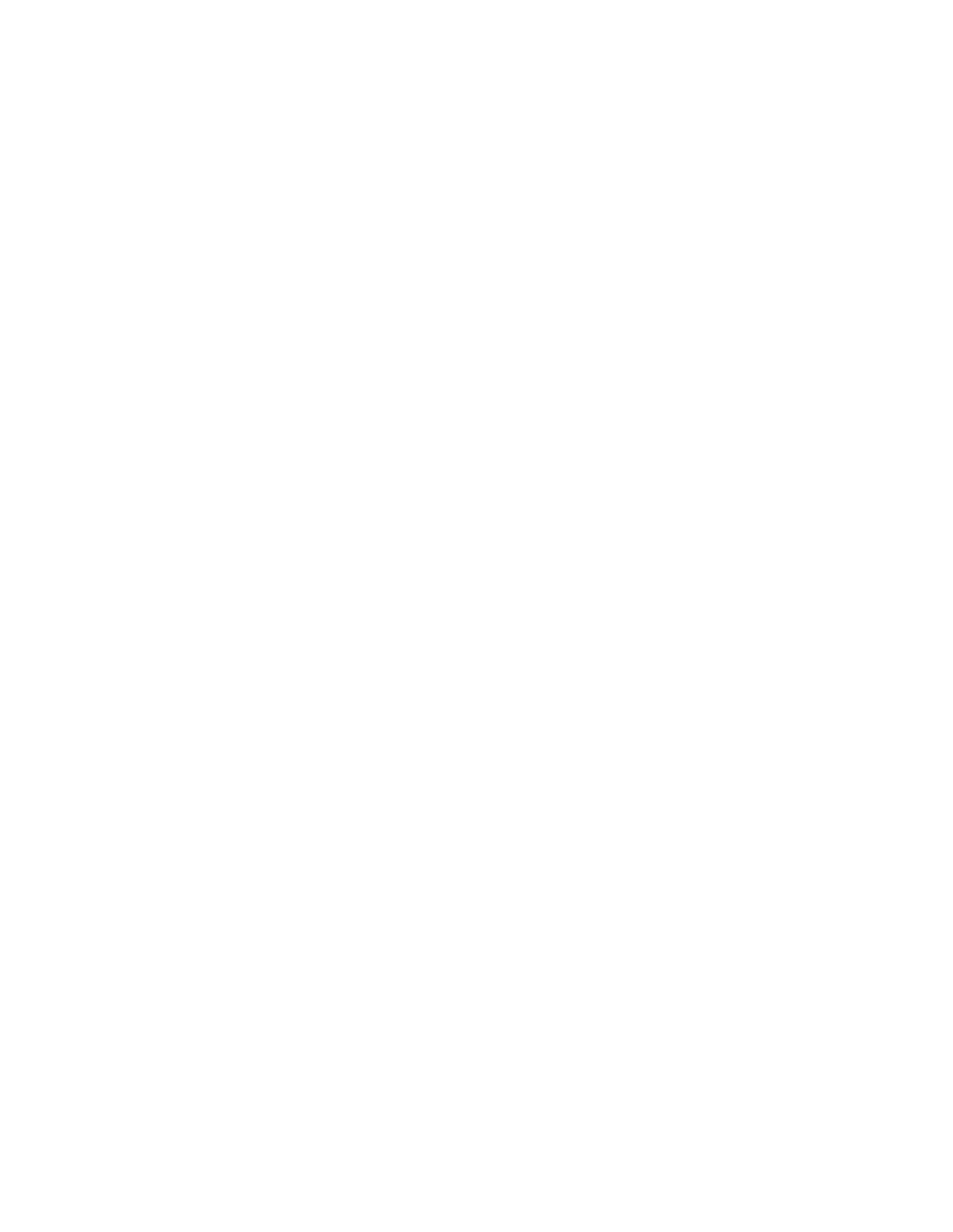**Technical Report** CMU/SEI-97-TR-007 ESC-TR-97-007 October 1997

### Enterprise Framework for the Disciplined Evolution of Legacy Systems



John K. Bergey Linda M. Northrop Dennis B. Smith

Reengineering Product Line Practice

Unlimited distribution subject to the copyright.

### **Software Engineering Institute**

Carnegie Mellon University Pittsburgh, PA 15213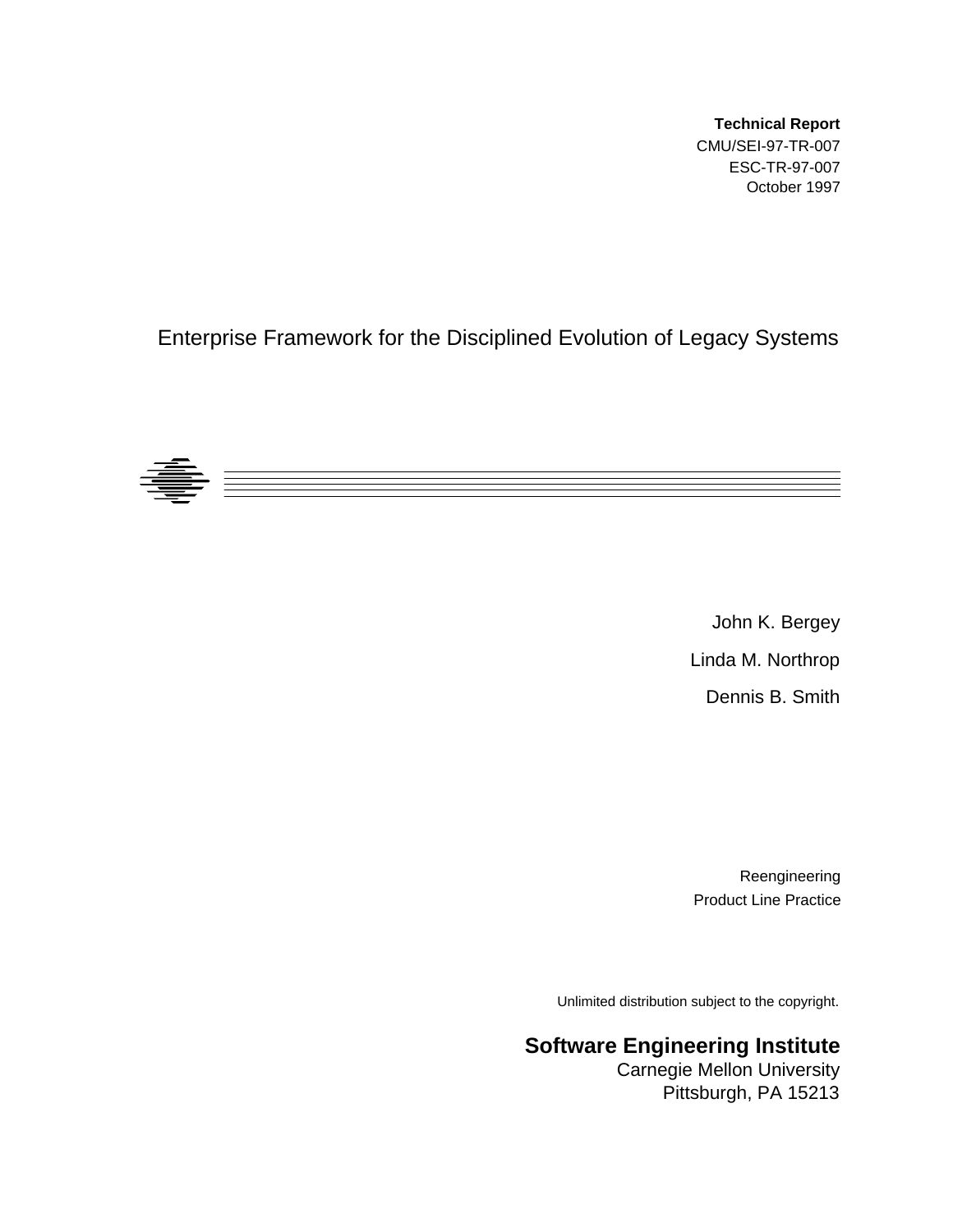This report was prepared for the

SEI Joint Program Office HQ ESC/AXS 5 Eglin Street Hanscom AFB, MA 01731-2116

The ideas and findings in this report should not be construed as an official DoD position. It is published in the interest of scientific and technical information exchange.

FOR THE COMMANDER (signature on file) Jay Alonis, Lt Col, USAF SEI Joint Program Office

This work is sponsored by the U.S. Department of Defense.

Copyright © 1997 by Carnegie Mellon University.

Permission to reproduce this document and to prepare derivative works from this document for internal use is granted, provided the copyright and "No Warranty" statements are included with all reproductions and derivative works.

Requests for permission to reproduce this document or to prepare derivative works of this document for external and commercial use should be addressed to the SEI Licensing Agent.

#### NO WARRANTY

THIS CARNEGIE MELLON UNIVERSITY AND SOFTWARE ENGINEERING INSTITUTE MATERIAL IS FURNISHED ON AN "AS-IS" BASIS. CARNEGIE MELLON UNIVERSITY MAKES NO WARRANTIES OF ANY KIND, EITHER EXPRESSED OR IMPLIED, AS TO ANY MATTER INCLUDING, BUT NOT LIMITED TO, WARRANTY OF FITNESS FOR PURPOSE OR MERCHANTABILITY, EXCLUSIVITY, OR RESULTS OBTAINED FROM USE OF THE MATERIAL. CARNEGIE MELLON UNIVERSITY DOES NOT MAKE ANY WARRANTY OF ANY KIND WITH RESPECT TO FREEDOM FROM PATENT, TRADEMARK, OR COPYRIGHT INFRINGEMENT.

This work was created in the performance of Federal Government Contract Number F19628-95-C-0003 with Carnegie Mellon University for the operation of the Software Engineering Institute, a federally funded research and development center. The Government of the United States has a royalty-free government-purpose license to use, duplicate, or disclose the work, in whole or in part and in any manner, and to have or permit others to do so, for government purposes pursuant to the copyright license under the clause at 52.227-7013.

This document is available through SAIC/ASSET: 1350 Earl L. Core Road; PO Box 3305; Morgantown, West Virginia 26505 / Phone: (304) 284-9000 / FAX: (304) 284-9001 / World Wide Web: http://www.asset.com/SEI.html / e-mail: sei@asset.com.

Copies of this document are available through the National Technical Information Service (NTIS). For information on ordering, please contact NTIS directly: National Technical Information Service, U.S. Department of Commerce, Springfield, VA 22161. Phone: (703) 487-4600.

This document is also available through the Defense Technical Information Center (DTIC). DTIC provides access to and transfer of scientific and technical information for DoD personnel, DoD contractors and potential contractors, and other U.S. Government agency personnel and their contractors. To obtain a copy, please contact DTIC directly: Defense Technical Information Center / Attn: BRR / 8725 John J. Kingman Road / Suite 0944 / Ft. Belvoir, VA 22060-6218. Phone: (703) 767-8274 or toll-free in the U.S. — 1-800 225-3842).

Use of any trademarks in this report is not intended in any way to infringe on the rights of the trademark holder.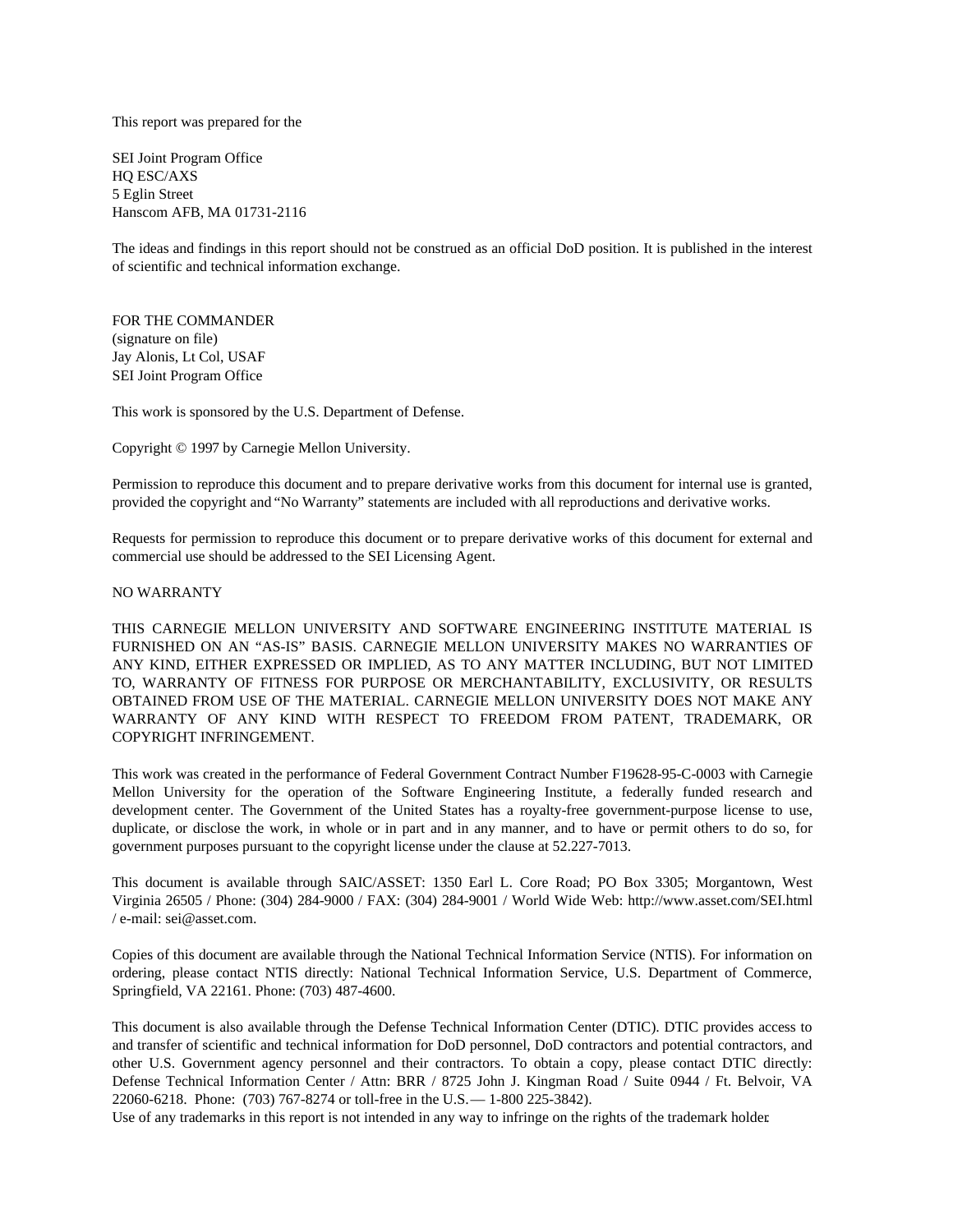# **Table of Contents**

| 36 |
|----|
|    |
|    |
|    |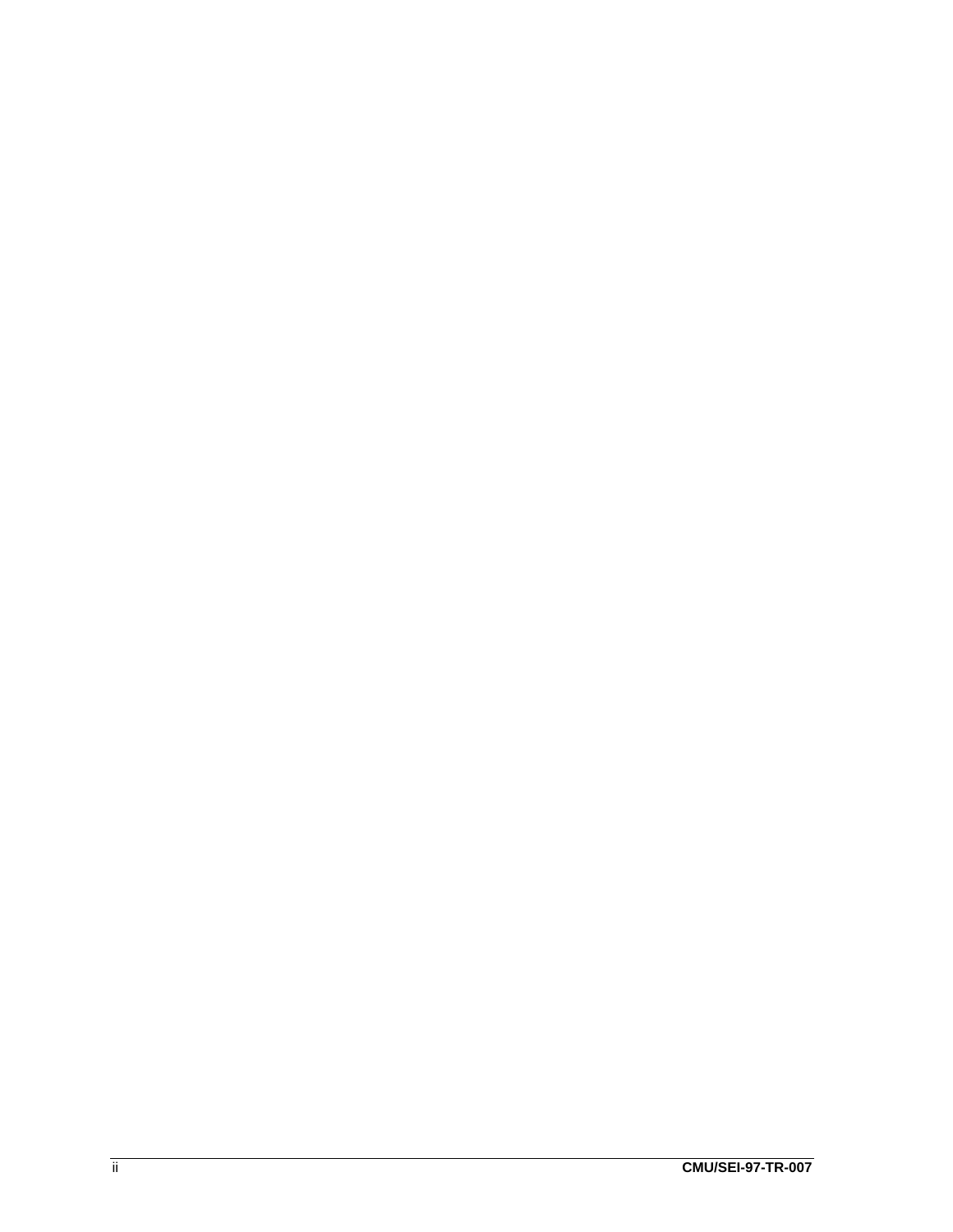# **List of Figures**

| Figure 1: A Framework for the Disciplined Evolution of Legacy Systems |                |  |
|-----------------------------------------------------------------------|----------------|--|
| Figure 2: An Enterprise View of a System Evolution Initiative         | $\overline{7}$ |  |
| Figure 3: The Legacy System Element                                   | 9              |  |
| Figure 4: Legacy Core System                                          | 9              |  |
| Figure 5: Legacy System Operational Environment                       | 11             |  |
| Figure 6: Legacy System Support Environments                          | 12             |  |
| Figure 7: Overview of the Enterprise Framework's Organization Element | 16             |  |
| Figure 8: Overview of the Enterprise Framework's Project Element      | 18             |  |
| Figure 9: Systems and Software Engineering Elements                   | 21             |  |
| Figure 10: Target System Element                                      | 27             |  |
| Figure 11: Characteristics of Target System Element                   | 28             |  |
| Figure 12: An Expanded View of the Framework Elements                 | 33             |  |
| Figure 13: An Approach for Using the Enterprise Framework             | 35             |  |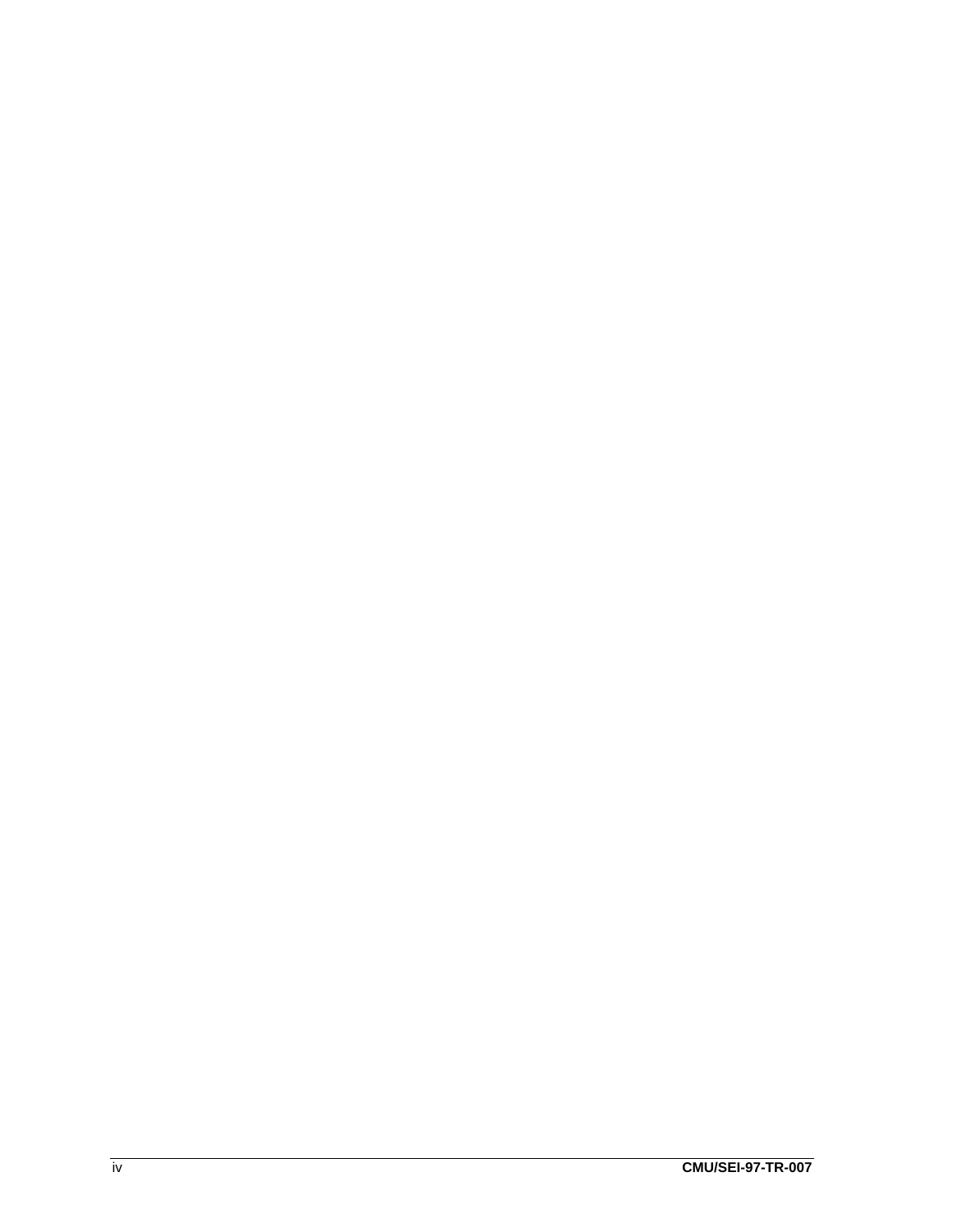# **Acknowledgments**

We wish to thank Archie Andrews, Lisa Brownsword, Paul Clements, Wolf Goethert, Scott Tilley, and Nelson Weiderman of the Software Engineering Institute for providing comments on an earlier version of this paper.

This work was supported in part by the U.S. Department of Defense.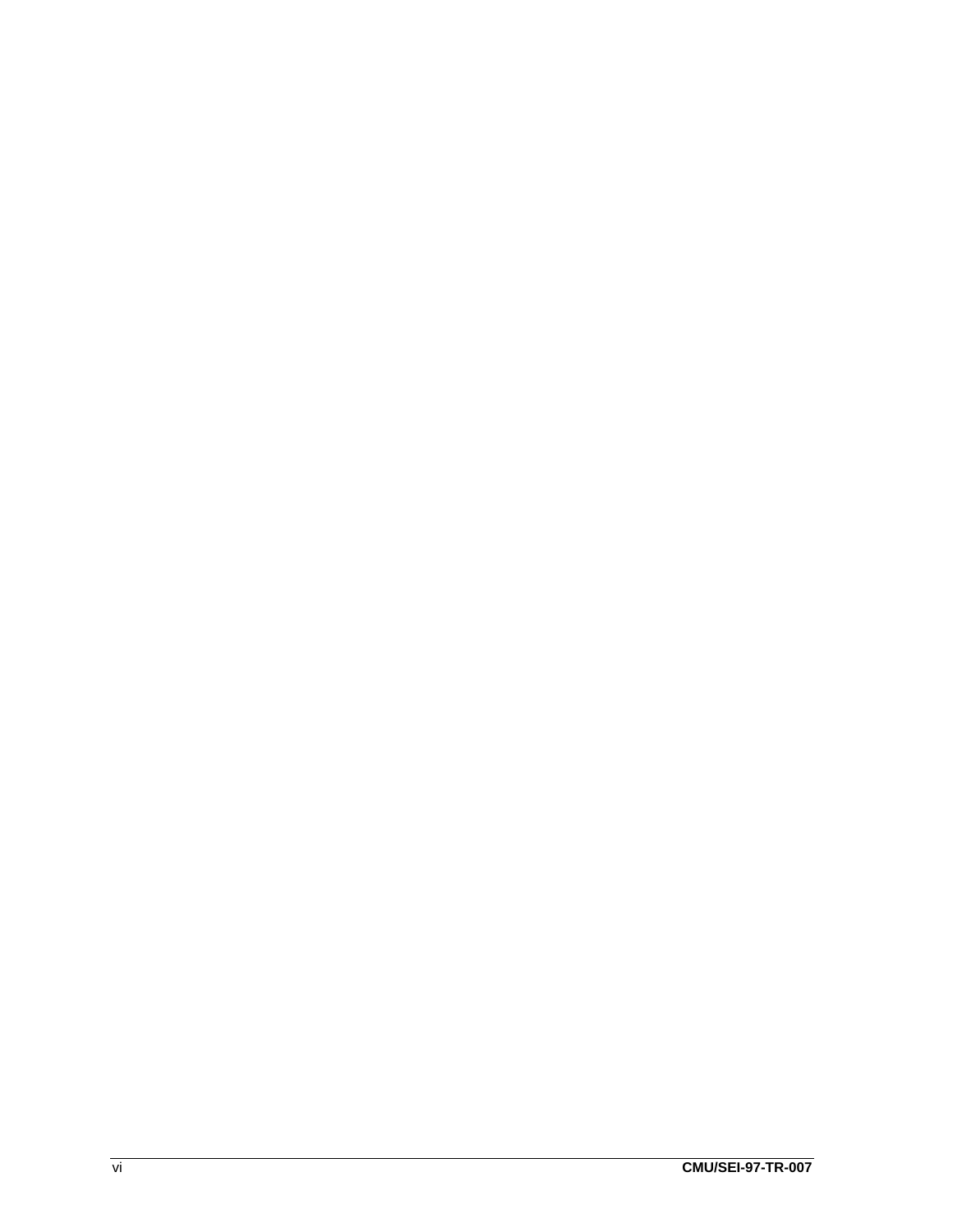# **Enterprise Framework for the Disciplined Evolution of Legacy Systems**

**Abstract:** Many organizations are planning to "migrate" their legacy systems to distributed open system environments or a single product line of systems. Many of these efforts are often less than successful because they concentrate on a narrow set of software issues without fully considering a broader set of enterprise-wide management and technical issues. This report describes an enterprise framework that characterizes the global environment in which system evolution takes place and provides insight into the activities, processes, and work products that shape the disciplined evolution of legacy systems. Exemplary checklists are included to identify critical enterprise issues corresponding to each of the framework's elements. Preliminary results indicate that the enterprise model is a useful tool for probing and evaluating planned and ongoing system evolution initiatives. The model serves to draw out important global issues early in the planning cycle and provides insight for developing a synergistic set of management and technical practices to achieve a disciplined approach to system evolution.

### **1. Introduction**

Organizations everywhere are experiencing tremendous pressure to evolve their systems so they can better respond to marketplace needs and rapidly changing technologies. This constant pressure to evolve is driven by escalating customer expectations and the need to respond to new enterprise standards, incorporate new products and system features, improve performance, cope with endless new software releases, and stave off hardware and software obsolescence.

To effectively evolve legacy systems in this fast-paced environment, managers require answers to the following types of questions:

- How can we systematically sort out all the issues with which we are confronted?
- How do we plan the evolution of a large and complex system, including reengineering the system?
- What are the critical success factors of system evolution?
- How can we determine if we are on the right track?
- How do we evolve the system without adversely affecting operations?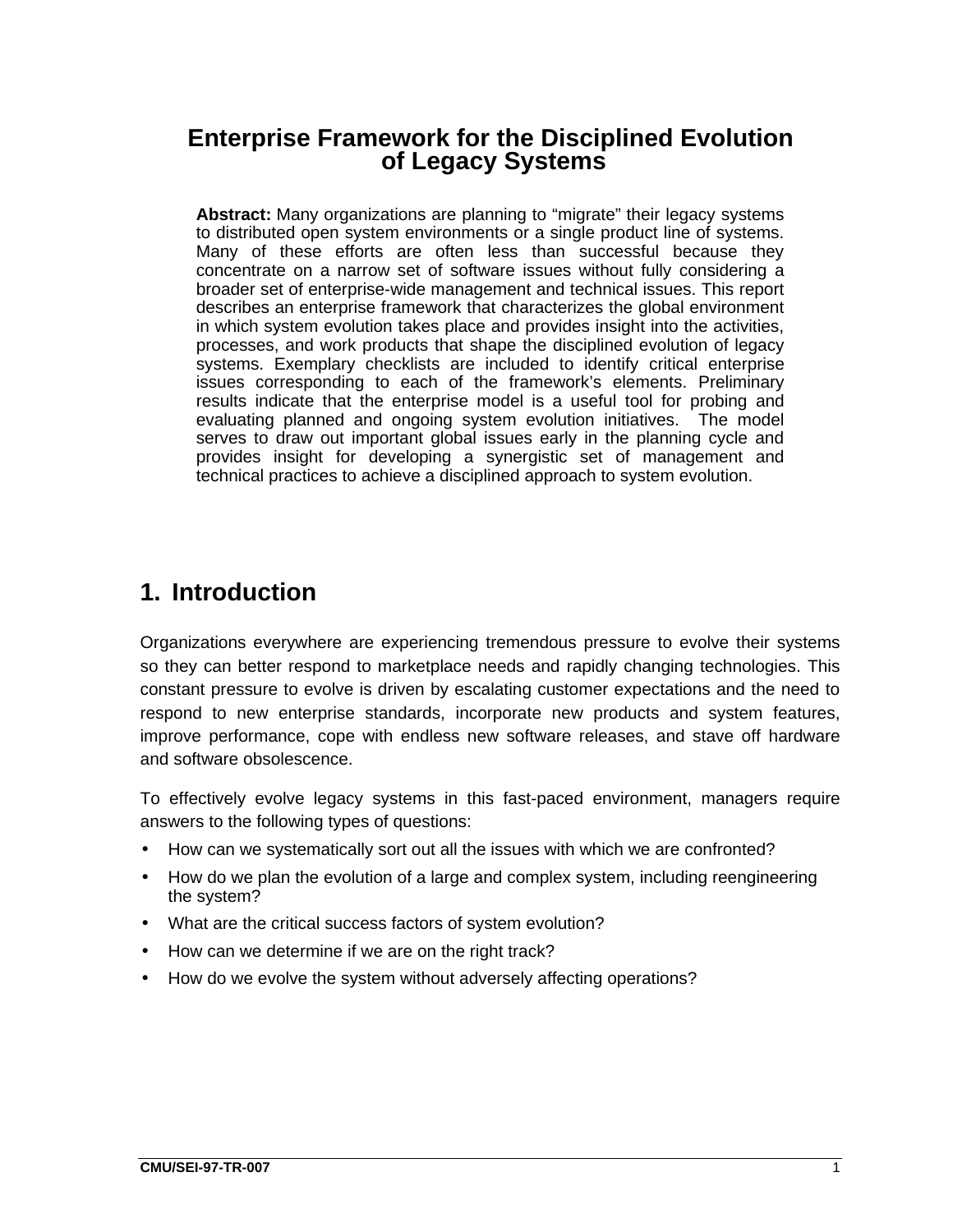Because there is not an established discipline of software evolution, organizations often focus on specific subsets of technical issues. In reality, however, many aspects of system evolution are not strictly a matter of addressing technical problems. For example, there is a tendency to focus on a narrow set of technical issues without considering the broader systems engineering issues, the increased needs of the customer, the strategic goals and objectives of the organization, and the business operations of the enterprise. A case in point is the "year 2000" (Y2K) crisis [Smith 97]. This crisis appears to be a simple, well-bounded, technical problem, but in reality must be addressed from an enterprise perspective that accounts for the strategic, organizational, and business aspects.

The goal of the *enterprise<sup>1</sup> framework* is to characterize the global environment in which system evolution occurs and provide insight into a wide range of management and technical issues that must be addressed in evolving software-intensive systems. The objective is to help managers identify critical success factors and develop a synergistic set of management and technical practices for planning, evaluating, and managing system evolution initiatives.<sup>2</sup> These system evolution efforts may range from a series of incremental improvements (e.g., adding new security features, incorporating a new database management system, modifying the software to properly process dates for the year 2000 and beyond) to reengineering the entire system. Reengineering can be viewed as one form of system evolution where more drastic or extensive measures (e.g., a major system reconstruction or rehosting effort) may be required to further evolve the system due to its brittleness, complexity, or general state of ill health.

While the framework is aimed primarily at managers at the organizational unit and project level, its utility extends across the enterprise by virtue of its global perspective. This global or enterprise perspective is intended to reflect a holistic approach to system evolution that aligns the organizational, engineering, technology, and system elements with the strategic and business operations of the enterprise.

-

<sup>&</sup>lt;sup>1</sup> An enterprise may be a company or government agency, or an organization within a company or government agency, or it may span several organizations, companies, or government agencies that have common business ties and interests.

 $2$  The phrase "system evolution initiative" is used to connote a formally established and organized effort to evolve a system, and is used interchangeably with the phrase "system evolution effort."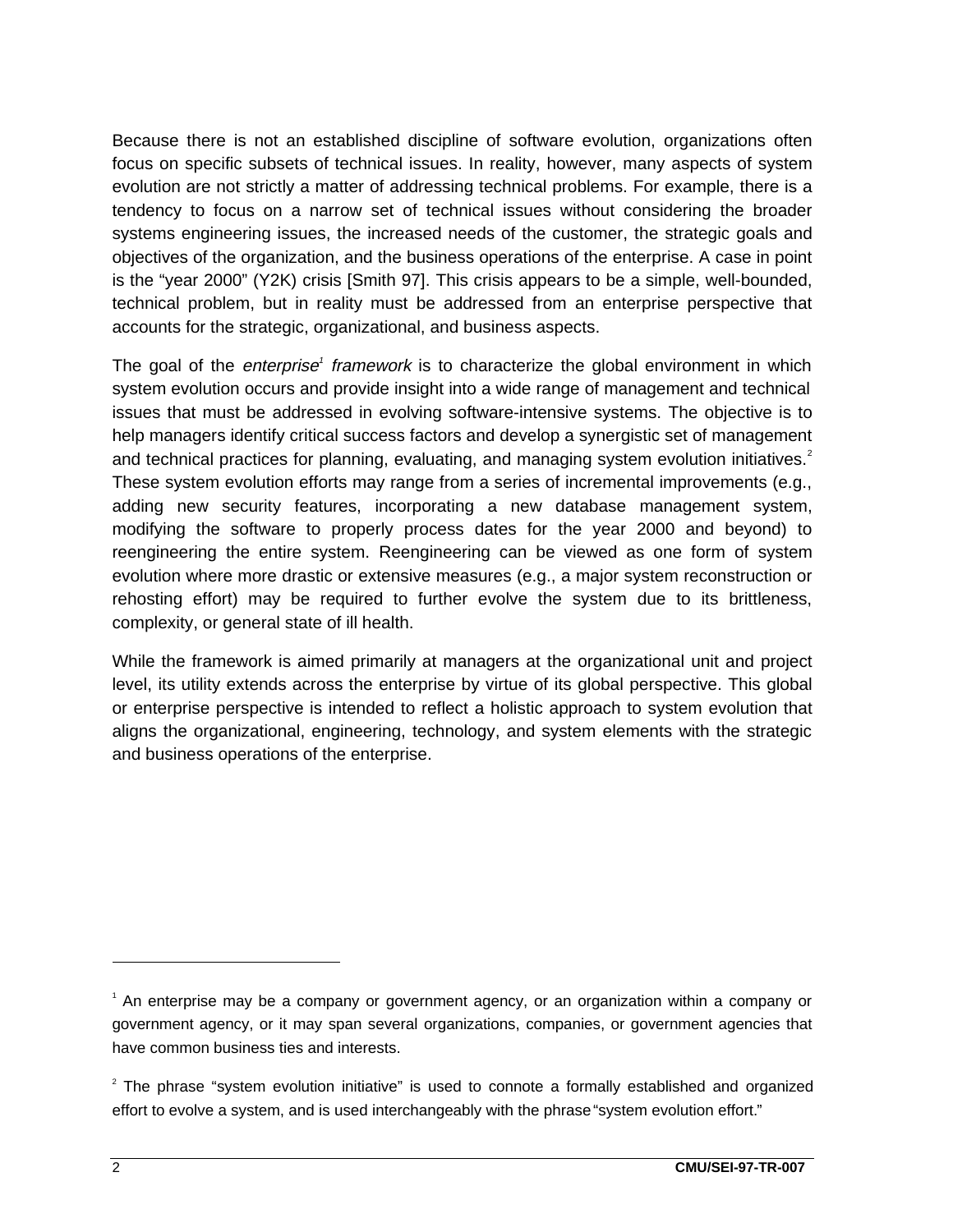By calling this framework an enterprise framework, we are not suggesting that the entire enterprise must be involved in every aspect of a system evolution initiative, or that senior management must be involved every time a system evolution task or activity is performed or an issue arises. However, high-level managers must be involved in certain aspects of the planning and concept formalization phase. In fact, these managers may intervene in the system evolution activities when an issue arises that is beyond the scope, authority, or ability of the project or organization $3$  to resolve.

The framework portrays the enterprise-wide context in which a system evolution initiative occurs (and in which the responsible organization and project function). The framework's structure reflects a global characterization of the system evolution problem space and solution space. Included are a set of checklists that cover a wide range of issues. The checklists are designed to probe the strategic direction and values of the enterprise, the broad community and customer needs the enterprise serves, and the organizational units and teams that execute its missions. In summary, what makes the framework an "enterprise framework" is not the degree to which the entire enterprise is involved, but its perspective.

An enterprise approach promotes a unified effort by a parent organization and its project to address the impact of system evolution on other affected organizations, the business environment, enterprise-wide customers and users, and interfacing systems.

 $3$  The term "organization" is used to indicate the corporate unit that is responsible for managing multiple system evolution projects.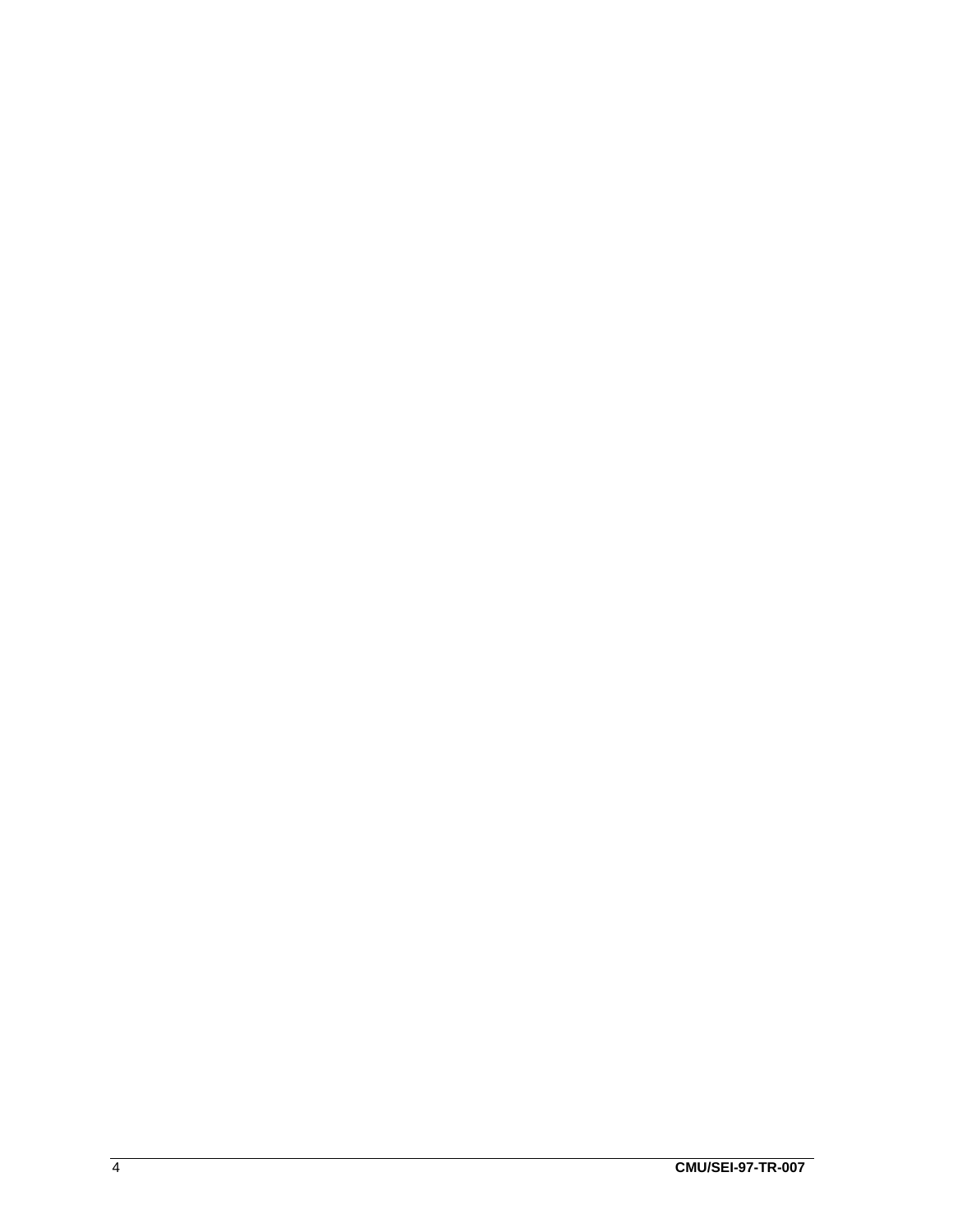# **2. Framework Structure**

The enterprise framework consists of seven elements that are building blocks for a successful system evolution or reengineering effort. Each element has a critical set of technical and management issues that are essential for developing a comprehensive plan of action.

The elements of the framework are

- organization
- project
- legacy system
- systems engineering
- software engineering
- technologies
- target system

Figure 1 is a high-level graphical representation of the enterprise framework that identifies the elements that managers and practitioners need to consider in a system evolution initiative. The arrows are indicative of how each of these elements uniquely contributes to a system evolution initiative.



**Figure 1: A Framework for the Disciplined Evolution of Legacy Systems**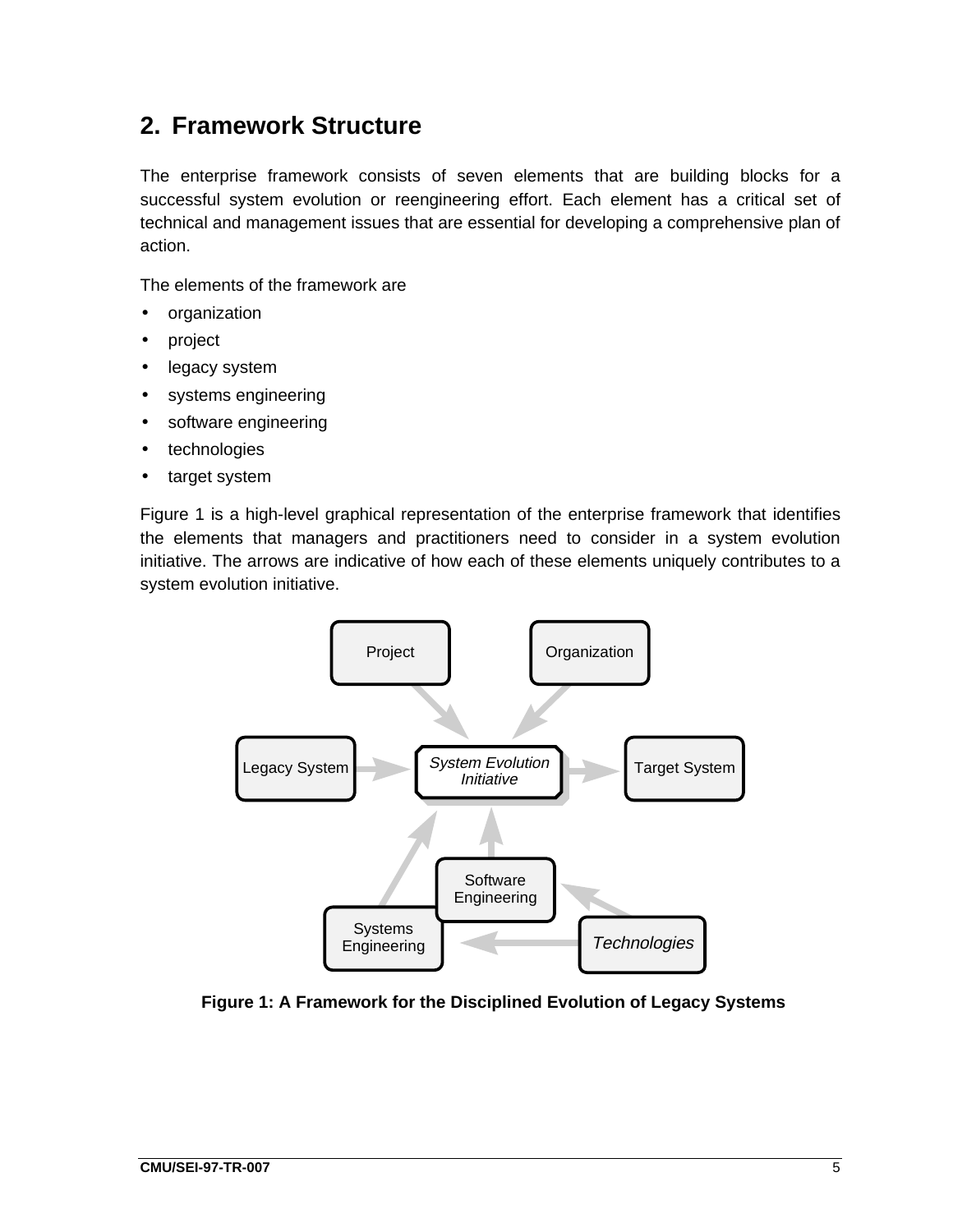The structure and composition of these framework elements are described in more detail in Sections 3 through 6. For each element, one or more checklists are provided to guide the analysis of that element during an actual system evolution initiative and provide insight into critical success factors.

### **2.1 Relationship of Framework Elements**

The elements of the framework are applicable to a wide class of system evolution initiatives. In the workplace, however, the specific composition of the framework elements and their interrelationships are a function of the particular enterprise, its culture, and its management and technical practices.<sup>4</sup>

One of the ways the framework promotes an understanding of these elements and their interrelationships is through considering the framework's representative set of practices and examining the issues that are raised in the framework's checklists. These practices and issues are identified in the sections that describe each of the framework's elements.

Many example practices and issues are identified to draw out what the roles and specific modus operandi of the organization and project will be in evolving the system. Use of the checklists provides insight into who the stakeholders and decision makers are, and what enterprise factors (and work products) govern the tasks and the decision-making processes. The checklists may also surface "gray areas" in the enterprise planning such as how interdependent aspects of the work will be coordinated with external organizations and customers, and how the proposed system will potentially be affected by (or affect) other enterprise efforts that are already underway or in the planning stages.

<sup>&</sup>lt;sup>4</sup> We use the term "practices" to refer to the life-cycle activities, processes, and work products that are used to carry out the system evolution tasks described in the project plan and migration strategy.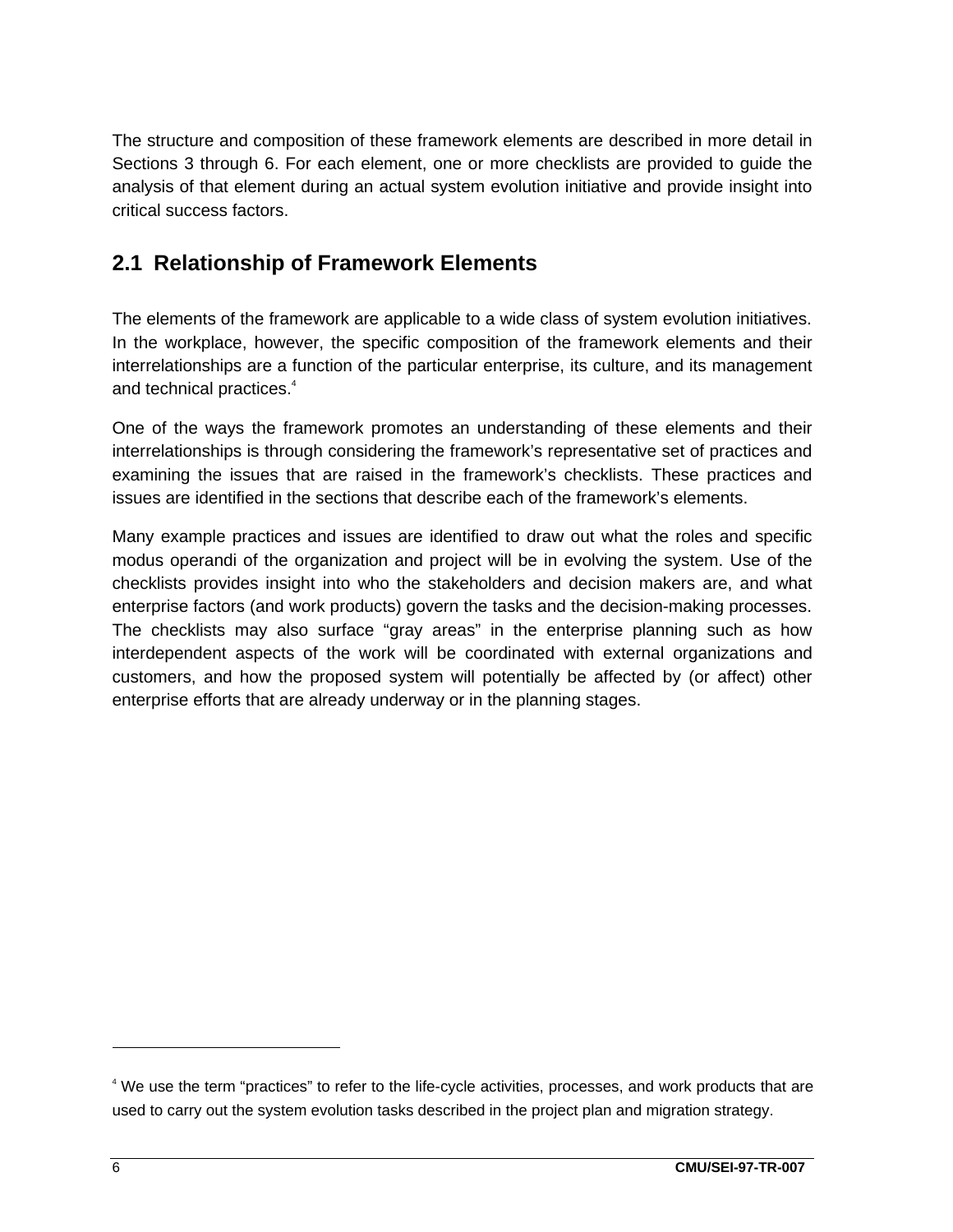One example of an enterprise view of a system evolution initiative (based on the enterprise framework) is shown in Figure 2. This "big picture" view of a system evolution effort illustrates the role of the framework elements and their interrelationships and how they can be integrated to form a system evolution cycle. This cycle begins with the customer negotiating with the organization and ends with the improved products and services being provided to the end user. In essence, this diagram represents the high-level enterprise architecture for performing system evolution.



**Figure 2: An Enterprise View of a System Evolution Initiative**

In Figure 2, the shaded objects correspond to the seven elements of the enterprise framework. The primary role of each element is noted on the arrows that depict the interrelationships of the framework elements.

The focal point of this enterprise view of a system evolution initiative is the non-shaded object labeled "System Evolution Tasks." Conceptually, the transformations required to evolve the existing system to the desired system state are specified in terms of a set of tasks representing good systems engineering and software engineering practice. In practice, these tasks are driven by the selected migration strategy that is traditionally described in the project plan. The tasks may be performed by the project team, the systems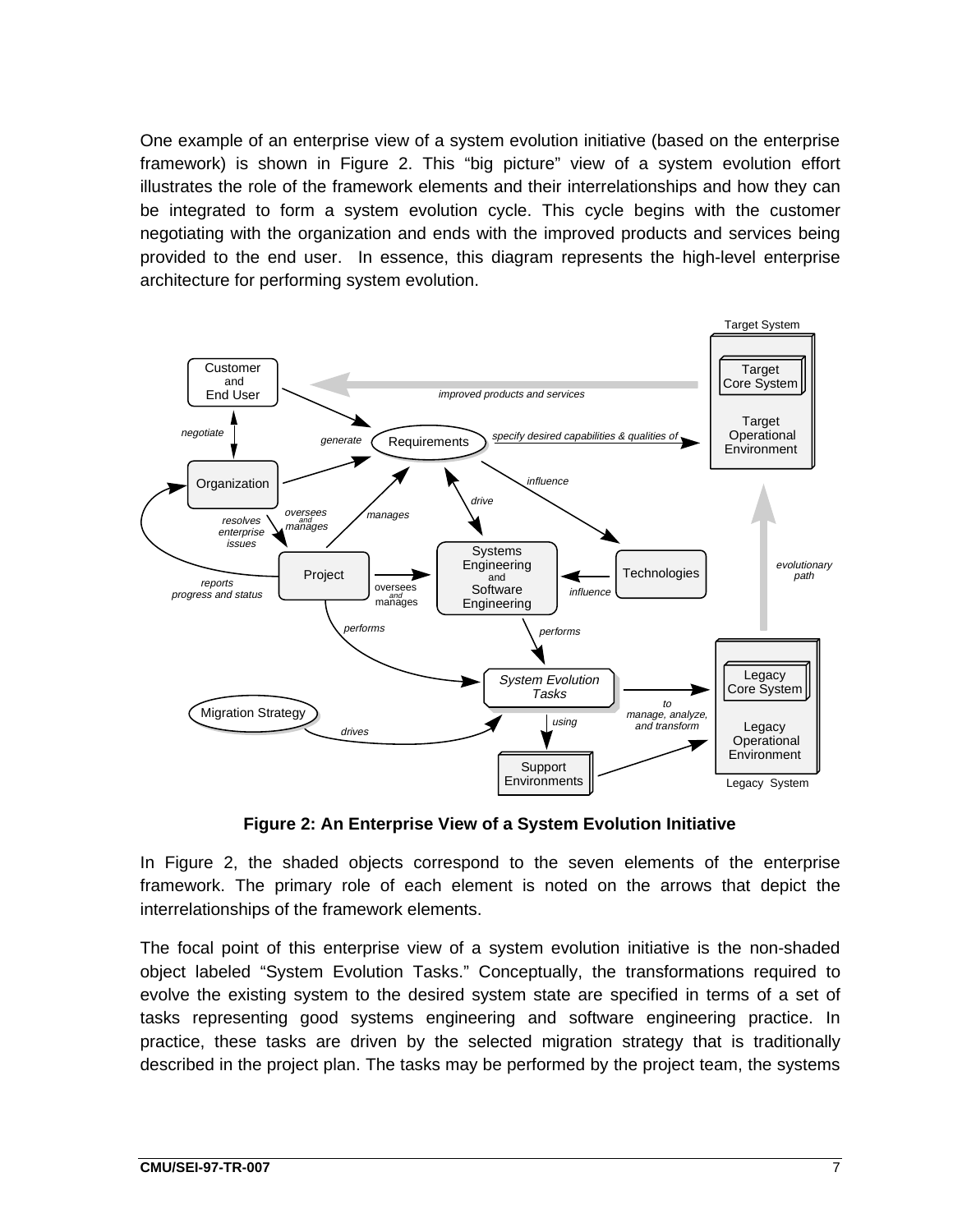and software engineering teams, other organizational units of the enterprise, or their contractors.

Examples of system evolution initiatives may include incremental enhancements to a system, rehosting the software applications on a new platform, or reengineering a system to incorporate new system capabilities, such as added functionality, security features, or faulttolerant processing. In the rehosting example, the system evolution tasks may include analyzing code to determine system dependencies, wrapping code, developing I/O drivers, and performing regression tests. In the reengineering example, system evolution tasks may include developing a domain model, developing a concept of operations, prototyping, developing a new system architecture, and enhancing existing application programs.

The other non-shaded objects in this enterprise view represent important nodes in the interrelationships of the framework elements. Two of these nodes, "Requirements" and "Migration Strategy," are major work products that play a significant role in planning and also drive the system design and implementation. The other node represents the "Customer and End User." The interests of the customer and user are addressed explicitly in several of the checklists for the individual framework elements.

Giving careful consideration to the roles and contributions of the framework elements and understanding their interrelationships in a particular organizational setting is an essential step in achieving an integrated and coordinated approach to system evolution.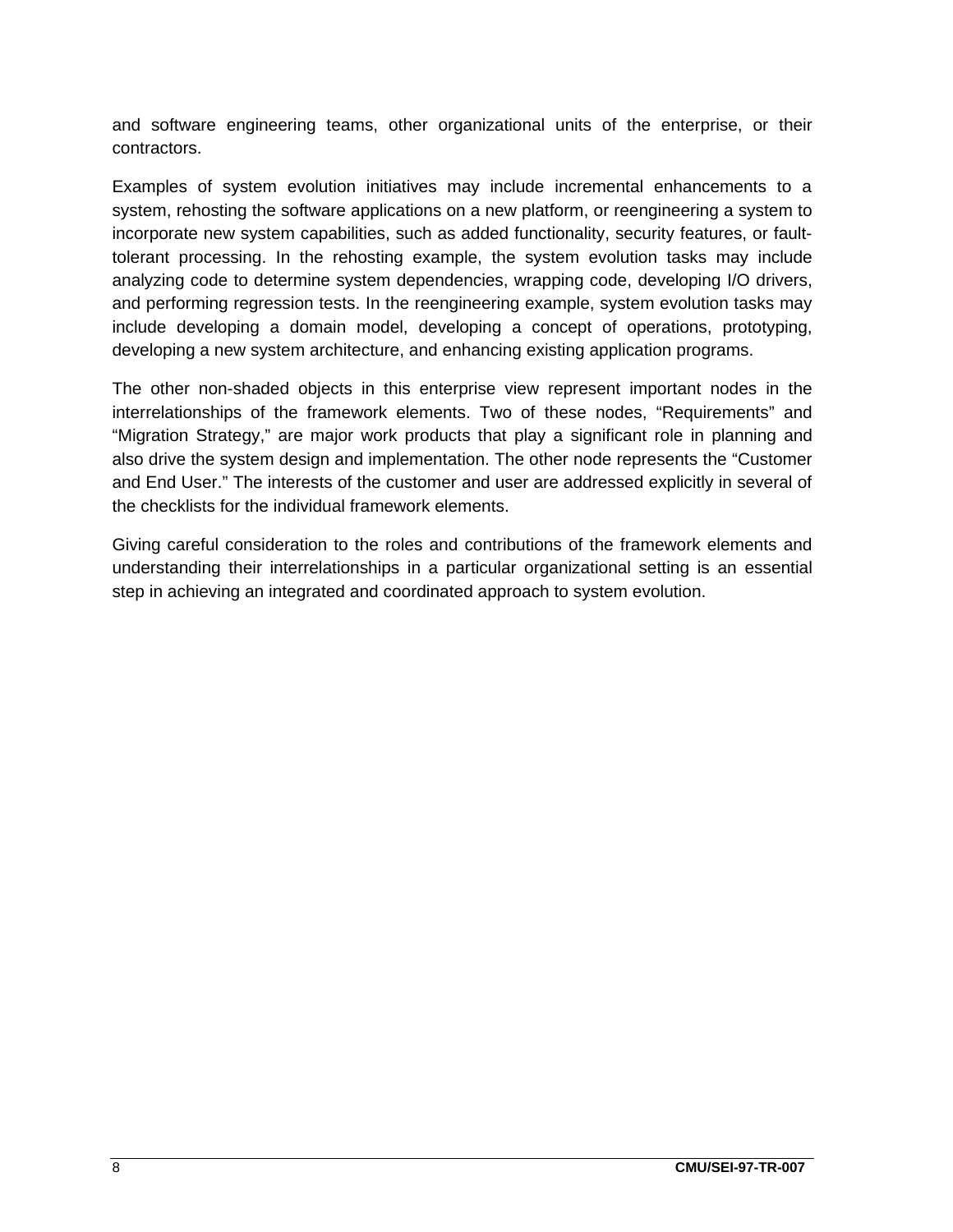# **3. Legacy System**

System evolution begins with the legacy system which, as shown in Figure 3, includes the legacy core system, its operational environment, and its support environments. Each of these are described in the following sections.



**Figure 3: The Legacy System Element**

### **3.1 Legacy Core System**

The legacy core system is an operational "software-intensive" system that is a candidate for evolutionary improvement. As shown in Figure 4, the system can be characterized in terms of technical factors, such as its architecture, products and services, functionality, usability, and other quality attributes.



**Figure 4: Legacy Core System**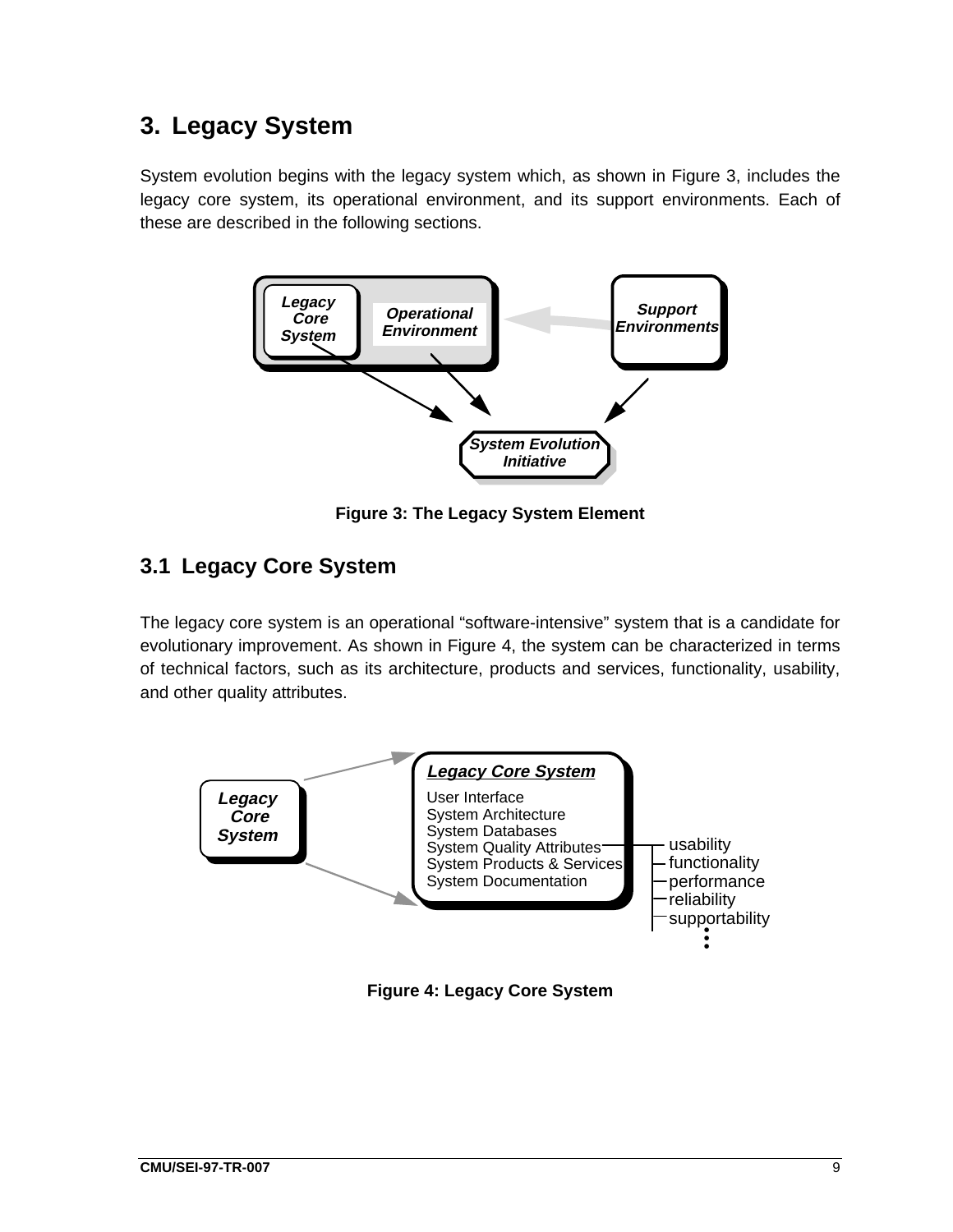The challenge in the disciplined evolution of systems is understanding the functionality, design, operation, and performance of the legacy system and anticipating the types of changes that will be required over the useful life of the system. After years of maintaining, upgrading, and enhancing the legacy system, the user manuals and system design documentation are often out of date, inaccurate, and fail to reflect the current system's capabilities and operation.

The following questions form an initial checklist for probing the technical features and current state of the legacy system:

- Is there a current system configuration diagram? A system design document?
- Are the software architecture and software design well documented?
- Are the system interfaces and communication protocols documented?
- What are the dependencies on external interfaces?
- Is the functionality and operation of the system described adequately in user and system documentation?
- Have all the user interfaces been identified?
- Have the software applications and critical algorithms been identified? Have they been analyzed?
- Are the software interfaces and message and data formats documented?
- Have the performance characteristics of the system been assessed? Have benchmarks been run?
- Are the source code, library elements, and build scripts available? Are they current?
- Is there documentation on the logical and physical data dictionaries?
- Have dependencies on undocumented features been identified?
- Have the complexity and brittleness of the system been assessed?
- Has the integrity of the system been affected adversely by the maintenance legacy?
- How stable is the system's operation? Have the unresolved problem reports and change requests been reviewed for trend information?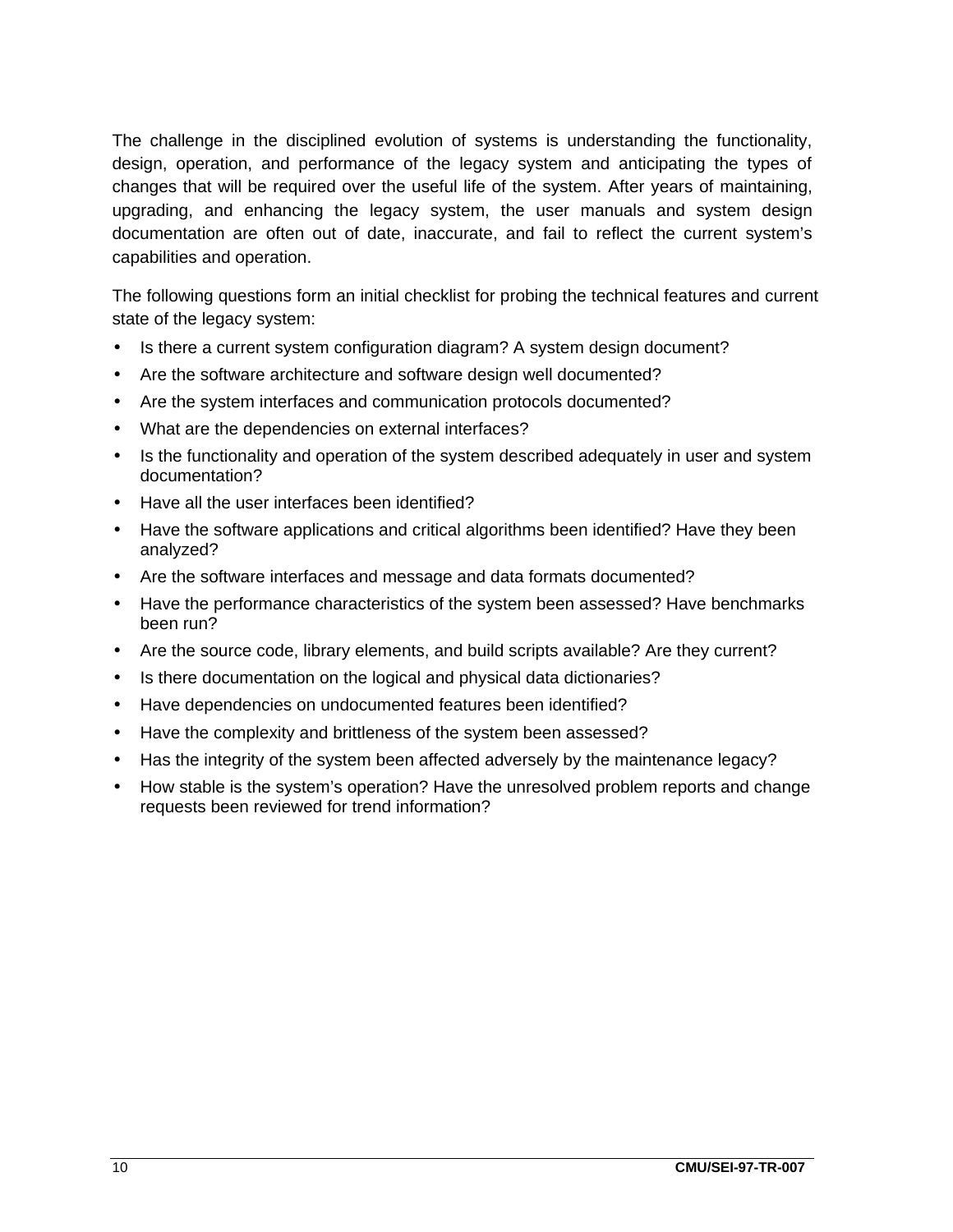### **3.2 Legacy System Operational Environment**

The operational environment includes the network of computer resources, the customer and user sites being supported, and the interfacing systems, as indicated in Figure 5.



**Figure 5: Legacy System Operational Environment**

The operational environment can be characterized by the number of interfacing systems, number of users being supported, the system workload, the number and type of applications being used, user dependencies on artifacts produced by the system, system operations, and hardware and software interdependencies.

A checklist for defining a baseline of the legacy system's operational environment can include the following:

- Are all of the customers, customer sites, and user groups identified?
- Are all of the legacy system products and services on which the users depend identified?
- Is there a profile to accurately characterize the current system workload?
- Are all of the external artifacts, system files, and procedures on which the users depend identified?
- Are there operational usage scenarios to ensure that there is a common understanding of the system's capabilities and operation from a user's viewpoint?
- Is there an accurate, up-to-date network configuration diagram that specifies the subsystems and their interfaces?
- Are all of the external system interfaces identifiable and documented?
- Are the hardware and software interoperability dependencies with external sites identified and documented?
- Are the software communication protocols identified? Are they documented?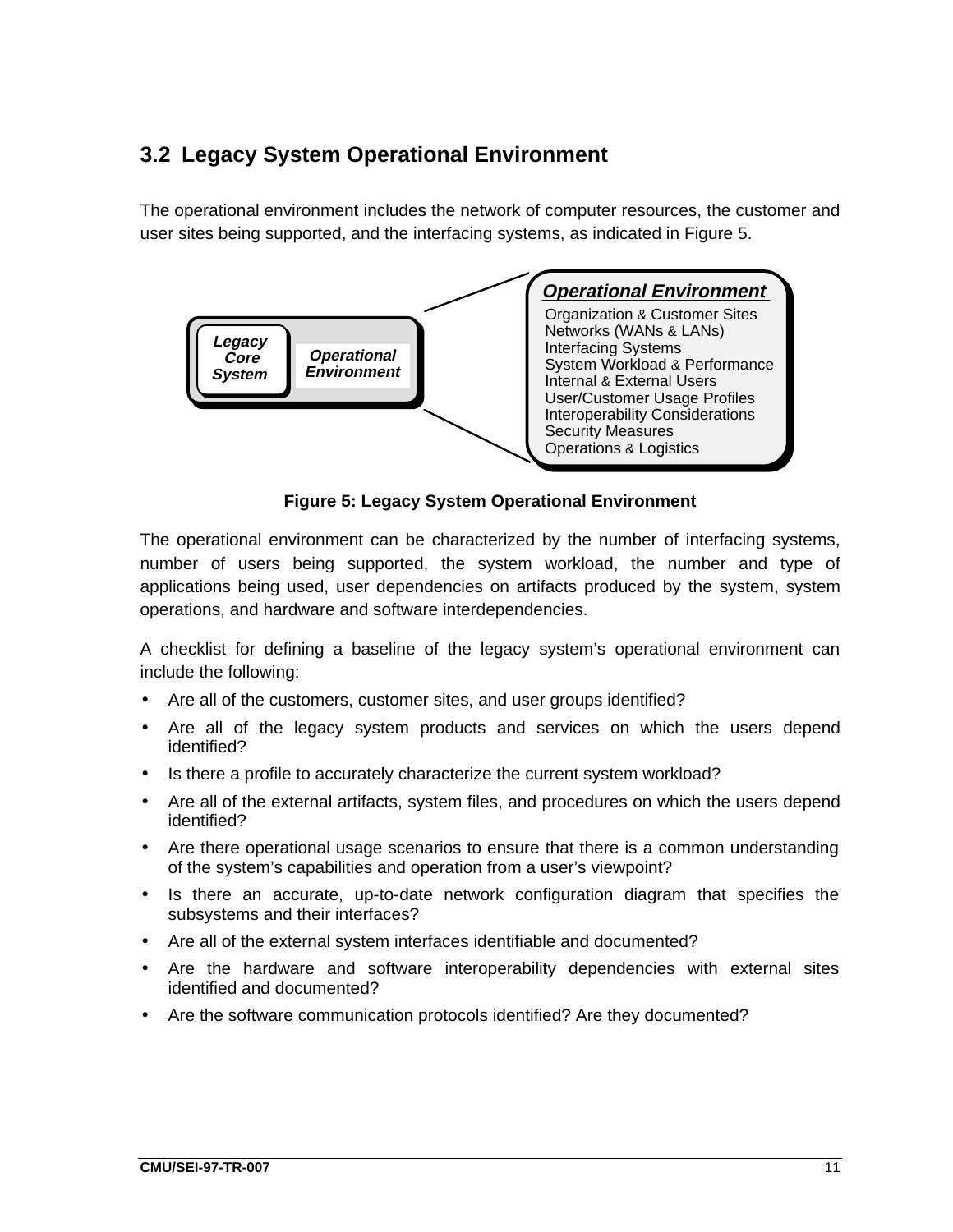- Are the system's security provisions and features clearly understood by the project team?
- Are the logistic, support, and system administration operations (and roles and responsibilities) itemized? Are they traceable to specific subsystems (and agents)?
- Will the operation of the legacy system be sustained to allow adequate time for users to obtain training and fully make the transition to the proposed system?

### **3.3 Legacy System Support Environments**

Multiple support environments (shown in Figure 6) are frequently employed in managing, developing, maintaining, and sustaining a system over its life cycle. These support environments may include a mix of environments for development and maintenance, test and integration, project management, and other support functions.



**Figure 6: Legacy System Support Environments**

Like the legacy system, these environments evolve over time as the system matures and new needs arise. For example, the focus of the development and maintenance environment is initially on development tools, but after the legacy system becomes operational, the focus shifts toward tools for analyzing and maintaining the system, performing selective system upgrades and testing, and sustaining the day-to-day operation of the system. However, maintaining the core capabilities of the original development tools is critical to being able to enhance and evolve the system in an effective and disciplined manner.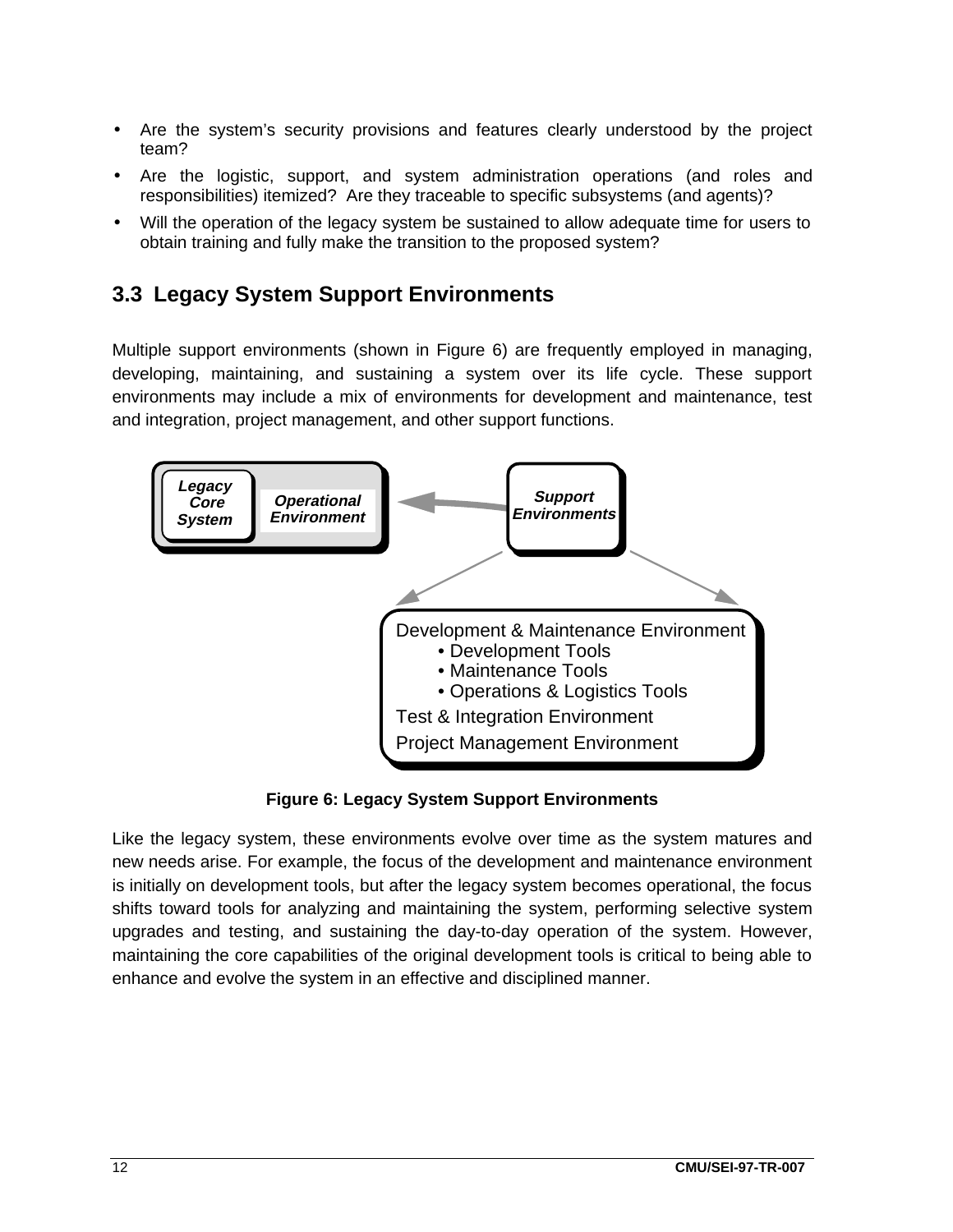An important consideration in establishing support environments is whether there will be a separate environment for integration, test, and troubleshooting or whether the project will have to contend with scheduling the actual operational (i.e., legacy) system to perform these essential functions. Still another aspect of support environments is the degree to which automated tool support is provided for routine project management and support functions such as configuration management and quality assurance.

The checklist for the support environments should include the following.

- What is the composition of the support environments? What products and services do they provide?
- To what extent is the development and maintenance environment consistent with the developer's original environment? Does it include the tools used for requirements elicitation and validation, design, and testing?
- To what extent are the tools in the support environments integrated? Are there established procedures for their use?
- Do the tools enforce or promote good programming practices? Are there documented programming guidelines and practices? Are metrics automatically collected or retrievable?
- Is a separate integration and test environment available to the maintainers apart from the operational system? Does this environment accurately reflect the operation of the legacy system?
- Are project management functions, such as planning, estimating, costing, scheduling, progress reporting, issue and problem resolution, supported? To what degree are they supported?
- Which functions are supported by automated tools? Are some labor-intensive functions being performed manually? Can they be improved by adopting new tools or processes?
- How is configuration management being performed on the hardware and software products undergoing development, reengineering, or maintenance? How is quality assurance being performed? Are the efforts coordinated?
- Are software build processes well documented? Do they produce repeatable results?
- Does the integration and test environment provide an automated regression testing capability?
- How are new releases placed into operation?
- To what extent are proprietary or customized tools being used?
- Have commercial off-the-shelf (COTS) tools been updated? Are the versions of the tools still supported by the tool vendor? Are the licenses up to date?
- Is there a defined process for determining when COTS tools should be upgraded to the vendor's latest product release?
- Are the support environments themselves under configuration management and control?

Resolving these issues corrects shortcomings of the support environments that could derail a system evolution effort.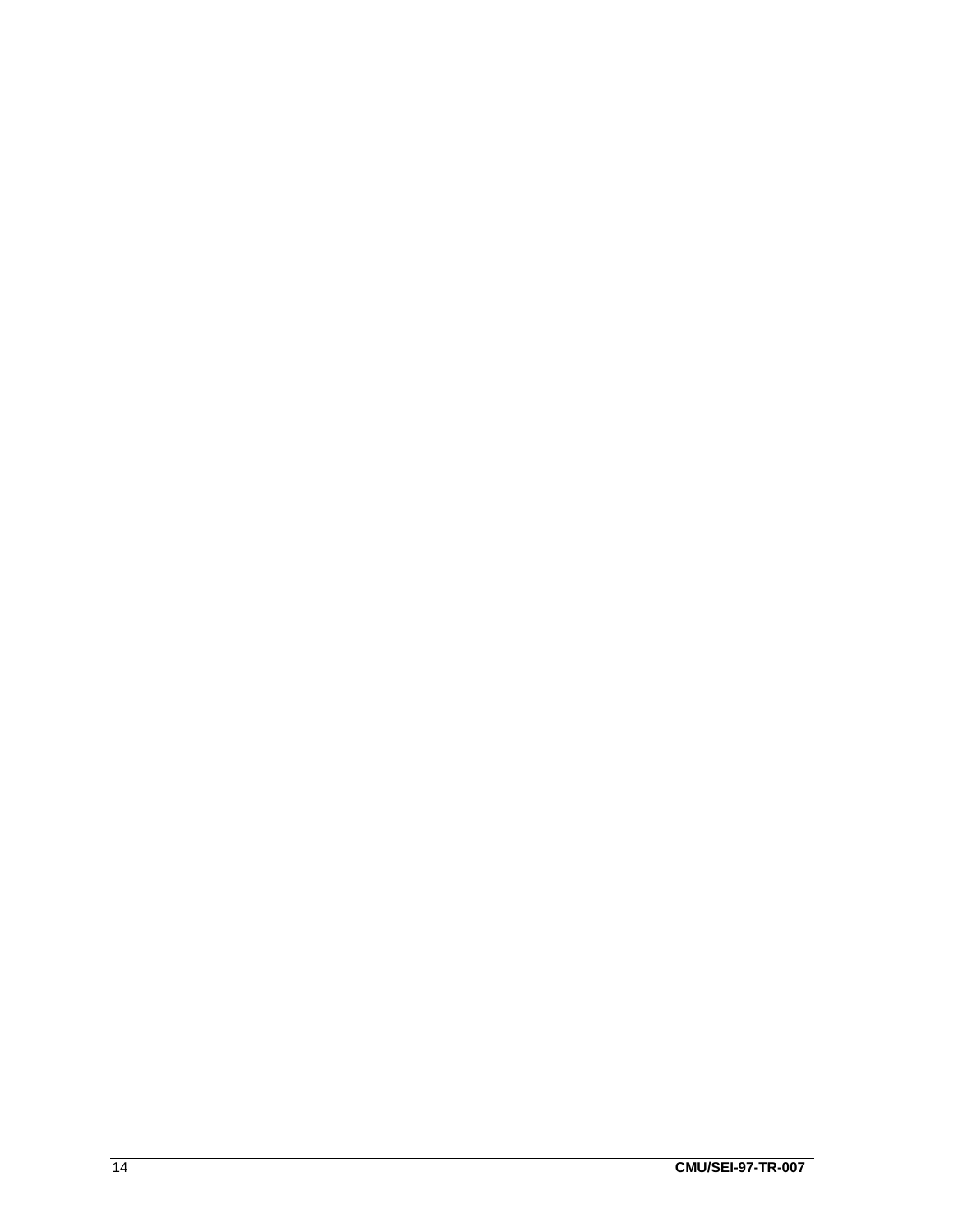# **4. Organization and Project**

The organization and project are the next elements of the enterprise framework. They play a key role because the real barriers to success are frequently not technical, but are related to management and culture. These barriers are a function of the particular organization, its project structure, and its practices. The structure of both of these framework elements corresponds to the activities they perform, the infrastructure support they provide, the processes they use, and the work products they produce (see Figures 7 and 8).

### **4.1 Organization**

We use the term "organization" to denote a structural unit within a company, or government agency, that is responsible for managing a group of projects in support of the business operations and mission of the enterprise. In this context, the organization aligns projects to meet customer needs and the strategic goals and objectives of the enterprise. The organization is responsible for chartering projects, establishing project goals and objectives, and empowering the projects to carry out the mission defined for them.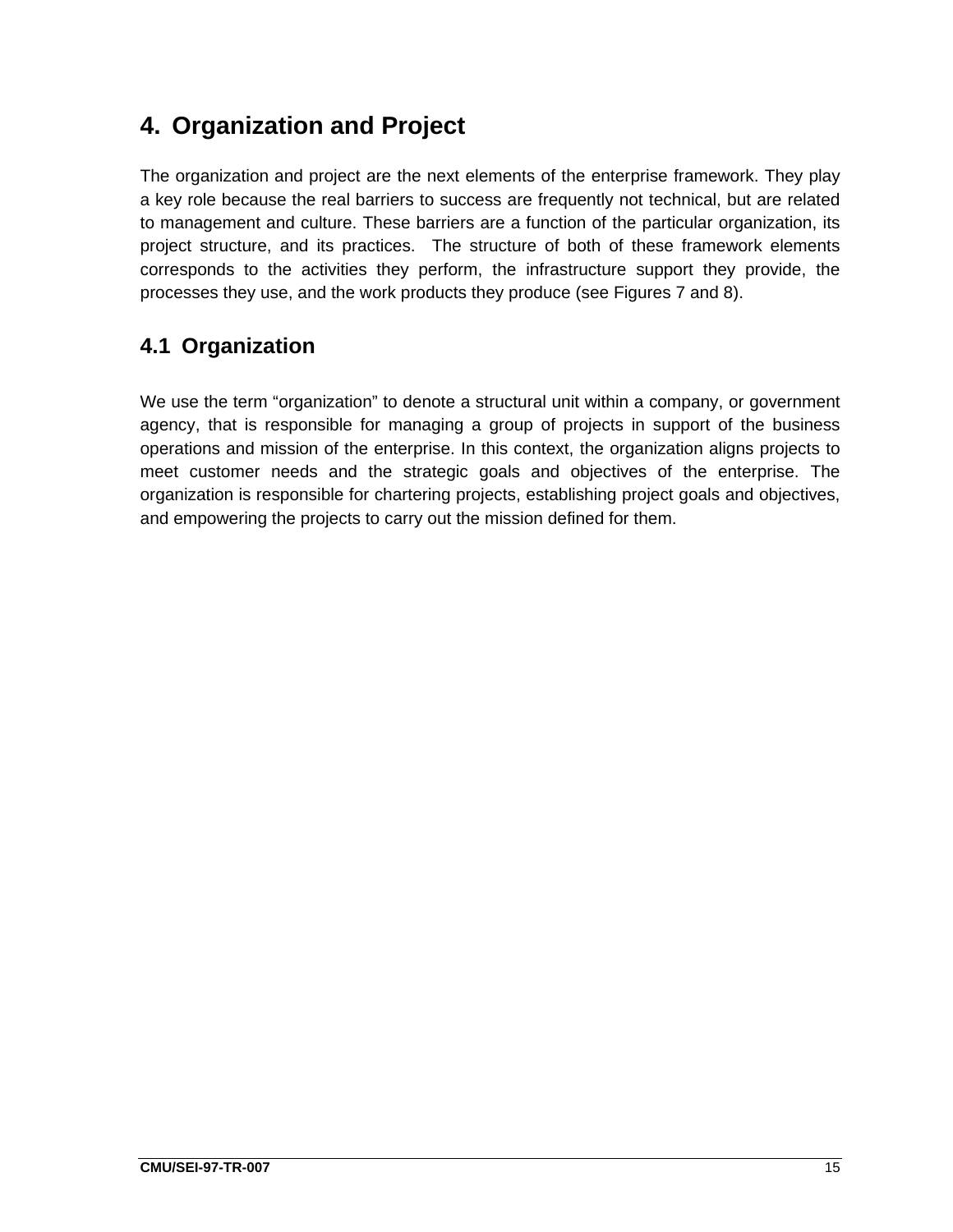Organizational management activities include overseeing and guiding the system evolution and reengineering project efforts, providing suitable infrastructure support, promoting enterprise-wide coordination, and resolving high-level issues and conflicts. Figure 7 is an overview of a representative set of management activities, infrastructure support, processes, and work products for the organization element of the framework.



#### **Figure 7: Overview of the Enterprise Framework's Organization Element**

Some of the key organization processes are business and mission needs analysis, business process reengineering, and a life-cycle process. Example work products the organization develops include a strategic plan, technology plan, statement of need, and coordination plan.

An initial set of questions that help probe the organization element includes the following:

- What are the enterprise goals?
- Has a common vision been developed and communicated?
- Have the key decision makers and stakeholders been identified?
- Are the goals of the organization aligned with the enterprise goals?
- Are there defined criteria for the successful accomplishment of goals? Are these criteria measurable?
- What is the corporate information technology strategy?
- What is the overall scope of the system evolution effort?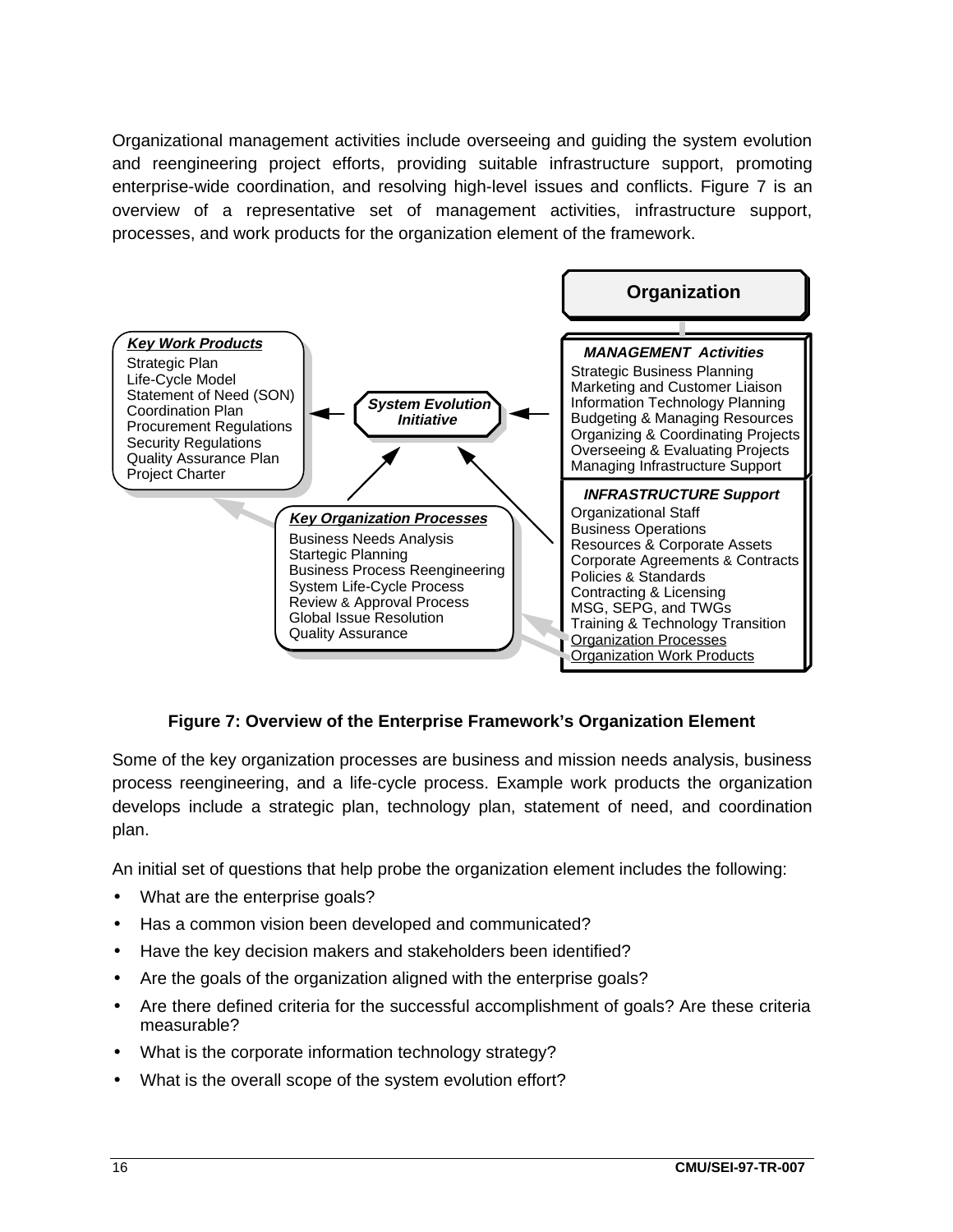- Is there an established procedure for performing business/mission needs analysis to determine how new customer needs can best be met?
- Are the roles and responsibilities of each of the organizational units involved in the system evolution effort well defined?
- How will efforts be coordinated across organizational units and with external customers?
- Does the organization provide suitable infrastructure support to assist projects in contracting, quality assurance, and other key activities that may be beyond the scope of an individual project to perform?
- What is the review and approval process for new and revised work products?
- Is there a well-defined issue-resolution process?

In addition, there are things that organizations commonly tend to do, but should avoid doing. A representative checklist for intercepting bad practices includes the following questions:

- Have the benefits of evolving the legacy system been predetermined without first conducting a thorough analysis?
- Has the feasibility of evolving the system also been predetermined?
- Have all three project variables (capability, schedule, and cost) been determined by the organization prior to having the project develop a formal plan for evolving the system?
- Have some aspects of the solution space been predetermined before analyzing the system and involving the project team?
- Has sufficient time been allowed for a thorough systems engineering analysis before finalizing the project implementation plan?
- Is a complete project implementation plan being required before developing a concept of operations for the target system and obtaining the agreement of customers and the user community?
- Are a new and unproved life-cycle process being mandated without *soliciting* project feedback and the agreement of project team leaders?
- Is training and other infrastructure support being provided for piloting the application of new processes, tools, and work products, before attempting to institutionalize them?

While these practices fall under the category "to be avoided at all cost" and may be recognized universally as having severe consequences, organizational experience suggests that they are commonplace and may be endemic to certain environments. Avoiding these practices is especially relevant to taking an enterprise approach to system evolution, because these practices can not be mitigated by the project and do not lend themselves to a technical solution. The decision for partitioning and assigning decision rights is the prerogative of the organization [Jensen 83].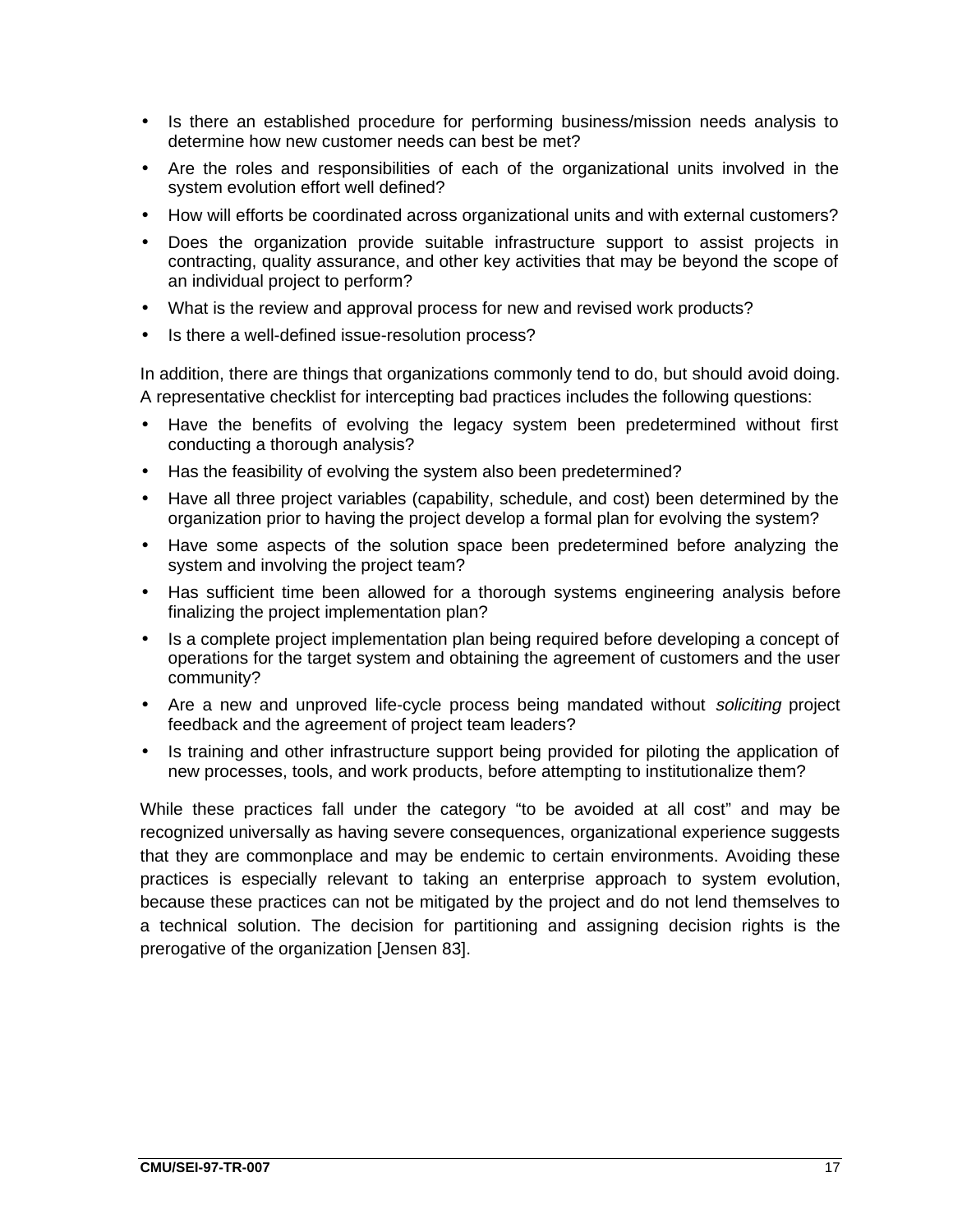### **4.2 Project**

The term "project" denotes a structural unit within an organization that is responsible for evolving a system that provides products and services to the organization and its customers. In this context, the project is responsible for planning and structuring the system evolution effort, organizing the tasks and people, overseeing the systems engineering and software engineering activities, and managing the work to ensure that the products and services they produce meet the users' needs and fulfill the organization's goals and objectives. The project element of the framework consists of management activities, infrastructure support, key work products, and key processes, as illustrated in Figure 8.

![](_page_27_Figure_2.jpeg)

#### **Figure 8: Overview of the Enterprise Framework's Project Element**

Project management includes activities such as planning and estimating, tasking, financial tracking, contracting, risk management, project tracking, progress reporting, configuration management, and issue resolution.

One example of a key project work product is a project plan. A project typically follows an approved life-cycle model (an organizational work product) to develop a work breakdown structure (WBS) that defines the system evolution or reengineering tasks. These WBS tasks, which are an integral part of the project plan, cover all aspects of the project (including project management activities, training, contracting, development, reengineering, integration and testing, installation, and transition to operational use). In the process of executing the plan and conducting project reviews, many issues will surface that must be resolved. As shown in Figure 8, a progress tracking and reporting process and an issueresolution process are two examples of key project processes.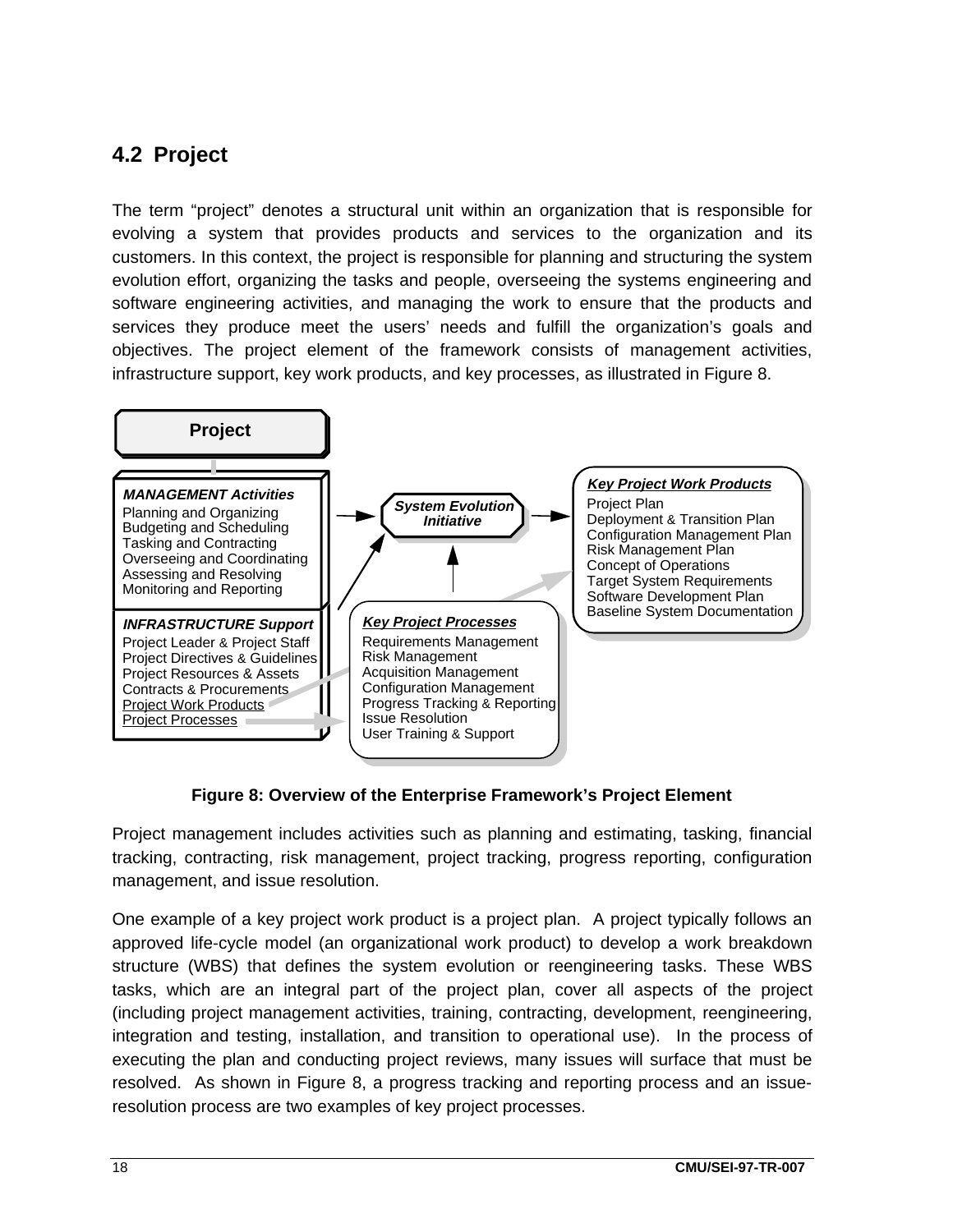The project infrastructure consists of a set of resources, assets (e.g., facilities, tools, processes, work products), and supporting services that enable a project to perform its mission efficiently. In addition to prescribed processes and work products, infrastructure support may include project policies, directives and guidelines, and contracts for obtaining additional resources or procuring specific products and services.

A checklist for probing the project element includes the following questions.

#### Planning Related

- Is there a clear understanding of the organization's goals and a linkage between the organization's strategy and the project's strategy?
- Is there a comprehensive project plan? Are all the deliverables specified?
- Is ownership of each plan and project work product established clearly?
- Are roles and responsibilities defined clearly?
- Does the project plan define the migration strategy clearly? Are the systems and software engineering teams fully supportive of the migration strategy?
- How realistic is the project plan and work breakdown structure (WBS)?
- Does the WBS describe all the tasks for implementing the migration strategy?
- Does the plan include estimates of the resources and time required for each task?
- Are there subsidiary plans covering risk management, configuration management, quality assurance, and software development? Have the plans been suitably coordinated?
- What are the cost and schedule for completing the effort?
- Is a network activity diagram included which identifies the intertask dependencies?
- How will the project obtain and integrate the necessary interdisciplinary skills?
- What kinds of infrastructure support do the systems and software engineering activities require from the project? Are they included in the project plan?
- Has training been arranged for the system developers and software engineers?
- Are all phases of the project's life cycle addressed adequately in the project plan?
- How will progress be measured and reported?
- Is there a process in place to ensure that the project plan is updated as changes occur?
- Is there a chief systems engineer, or group, who is accountable for the systems engineering and software engineering effort?
- Will a project team composed of key task leaders and interdisciplinary engineers be established to serve as a system design team? If not, how will global systems engineering issues and specialty engineering requirements (e.g., security) be addressed and coordinated adequately?
- Do plans include training for customers and users of the system?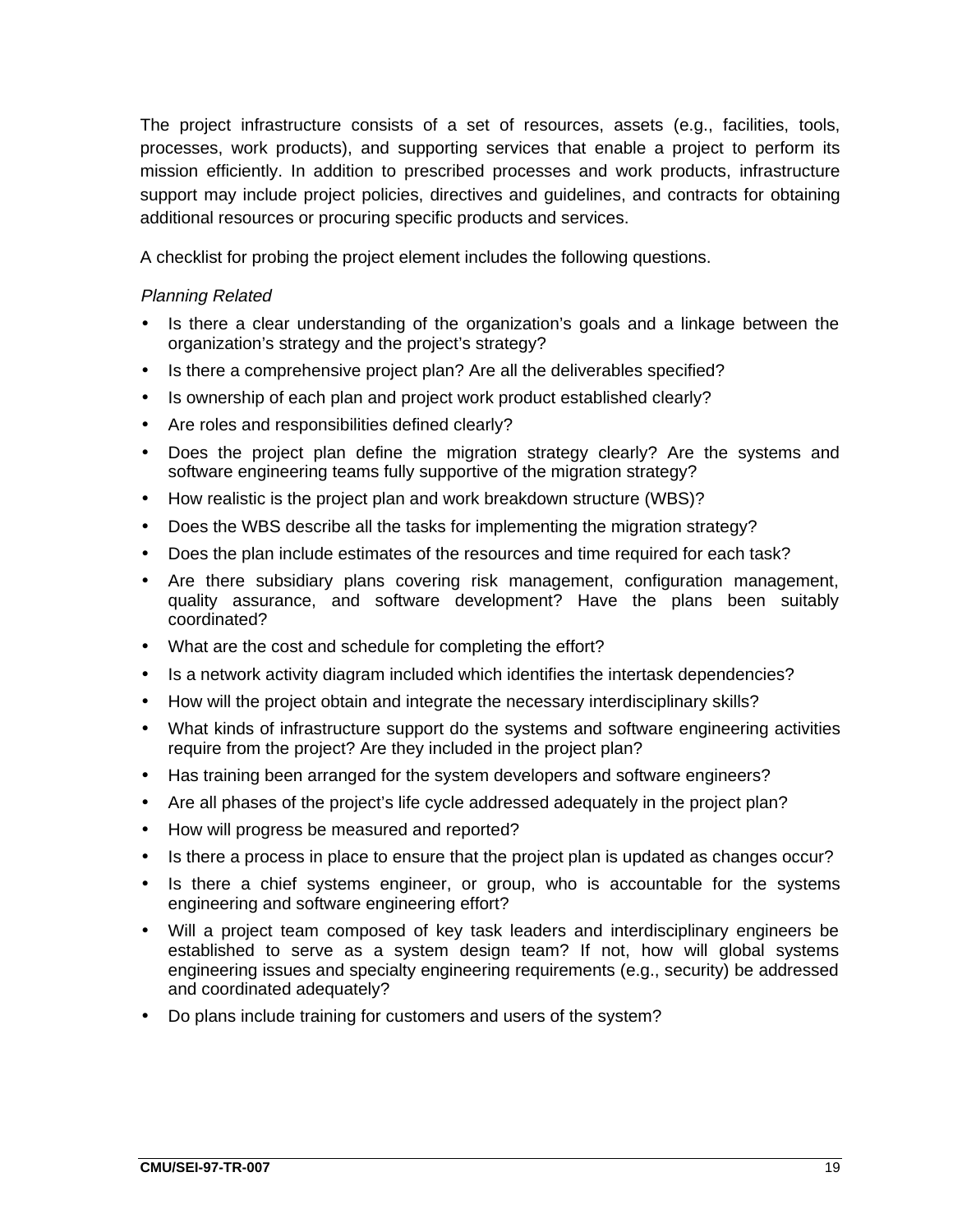#### Risk Related

- How will risks be managed and mitigated?
- Are a process and criteria in place for make/buy decisions?
- Has an effective contracting strategy been developed?
- Is the project adequately funded?
- Is there evidence of overly optimistic schedule compression?

#### Requirements Related

- Has a common concept of operations for the proposed system been developed and communicated?
- Does the project have a requirements change management process?
- How are the customer and user requirements prioritized?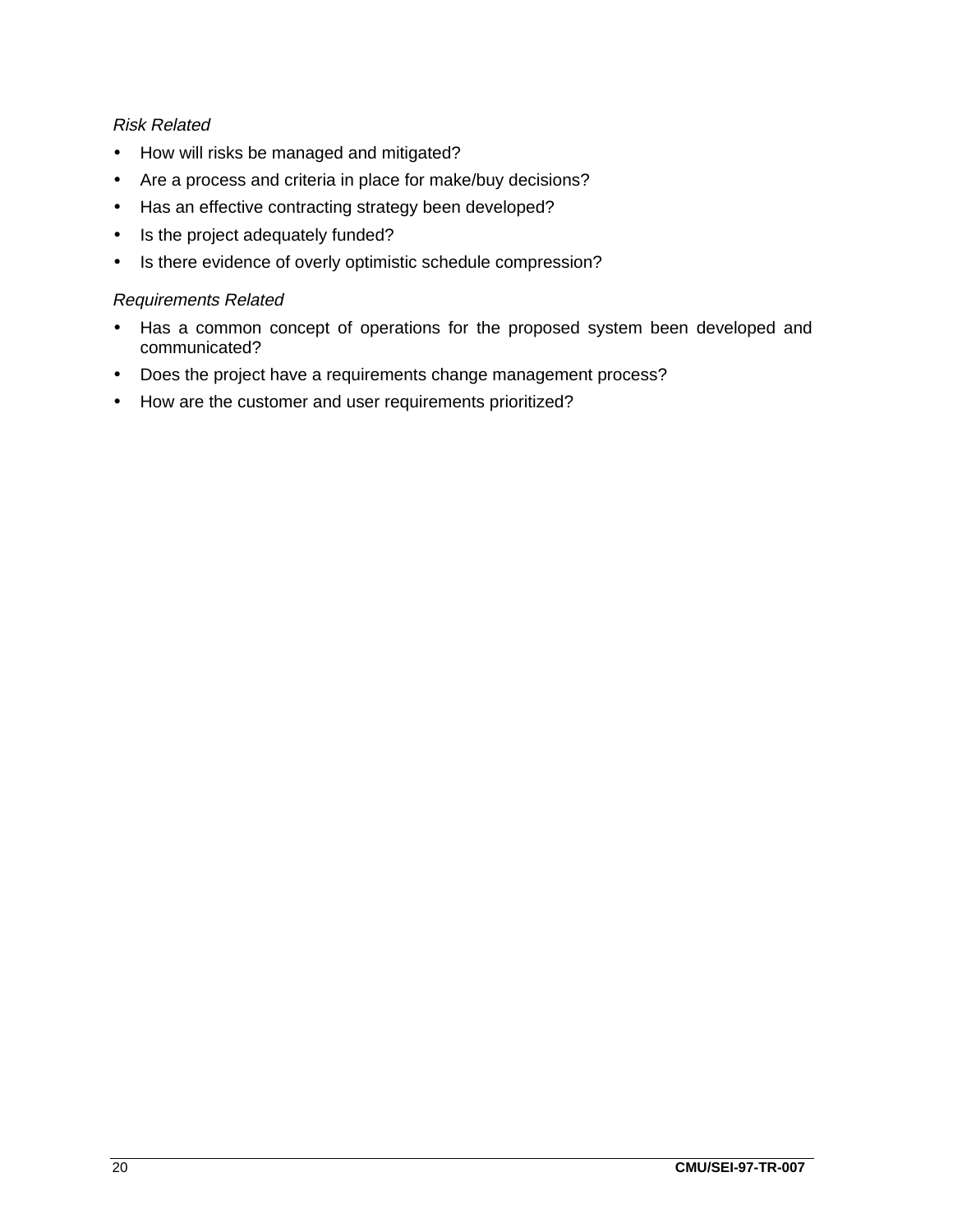# **5. Systems Engineering and Software Engineering**

The next elements of the enterprise framework are systems engineering and software engineering. As shown in Figure 9, both elements are characterized in terms of a fundamental set of activities that are indicative of the scope of these two core disciplines. Underlying these activities is another set of processes and work products which is not elaborated in this report. Insight into the nature of these supporting processes and work products can be obtained from a review of the Systems Engineering Capability Maturity Model<sup>sM</sup> (SE-CMM<sup>®</sup>) [SECMM 95] and Capability Maturity Model for Software (SW-CMM) [Paulk 93], both developed by the SEI.<sup>5</sup>

![](_page_30_Figure_2.jpeg)

**Figure 9: Systems and Software Engineering Elements**

The high-level systems engineering activities itemized in Figure 9 correspond closely to the seven process areas (PAs) of the "Engineering Category" of the SE-CMM. We added two activities: "Legacy System Analysis" and "Systems Operation, Maintenance, and Sustainment," which reflect a system evolution focus.

-

<sup>&</sup>lt;sup>5 SM</sup> Capability Maturity Model is a service mark of Carnegie Mellon University.

 $\degree$  Registered in the U.S. Patent and Trademark Office.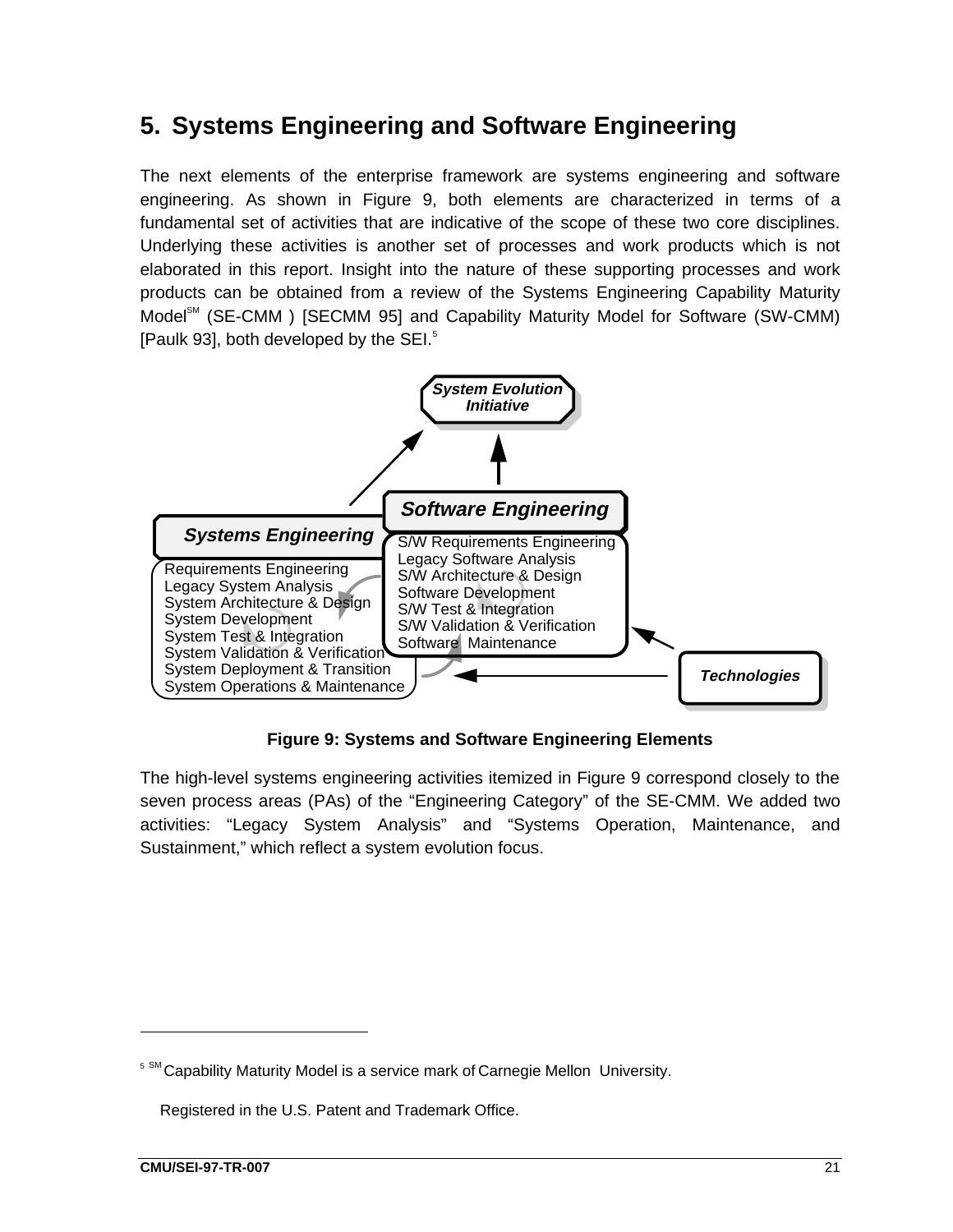The high-level software engineering activities itemized in Figure 9 parallel the system engineering activities to emphasize their interrelationship and the importance of an integrated and synergistic approach to systems and software engineering. Likewise, including the "Legacy Software Analysis" activity reflects a major thrust of legacy software analysis (i.e., assessing the evolvability of a legacy system) [Brown 96]. The software engineering activities do not correspond directly with the key process areas of the SW-CMM because of the difference in emphasis (i.e., system evolution characterization vs. software development capability assessment and process improvement). However, the key process areas (KPAs) and key practices described in the SW-CMM provide invaluable insight into generic software practices that are essential to good software engineering and system evolution.

A useful checklist in carrying out the systems engineering and software engineering activities (in conjunction with the target system element checklists) includes the following questions.

- Are mechanisms in place to ensure that software engineering tradeoffs and considerations are an integral part of the up-front systems engineering activities?
- Has an incremental development strategy been adopted?
- Has consideration been given to adopting an incremental implementation approach that is driven by the highest priority risks that have been identified to date?
- To what extent will prototyping be employed? Have criteria been established?
- Is there a defined process for performing system engineering tradeoff analyses and allocating system requirements to hardware and software?
- Is there a formal process for risk assessment and mitigation? Is it performed regularly or is it a one-time activity?
- Are appropriate systems and software engineering tools being used?
- What means are being employed to ensure requirements traceability?
- Is the systems engineering team responsible for the technical oversight of individual hardware and software product developments? How will this oversight be accomplished?
- How will the degree to which the legacy system software is salvageable and evolvable (from a technical and economical standpoint) be determined?
- Is there evidence to support that the prescribed systems and software engineering methodologies are effective?
- Is a process in place for evaluating candidate software architectures and assessing their quality attributes?
- What approach is planned to acquire an understanding of the design, functionality, usability, reliability, performance, and operation of the legacy system?
- What is the process for deciding to make changes to programming languages, operating systems, and related technologies?
- Are programming guidelines established? Are they followed?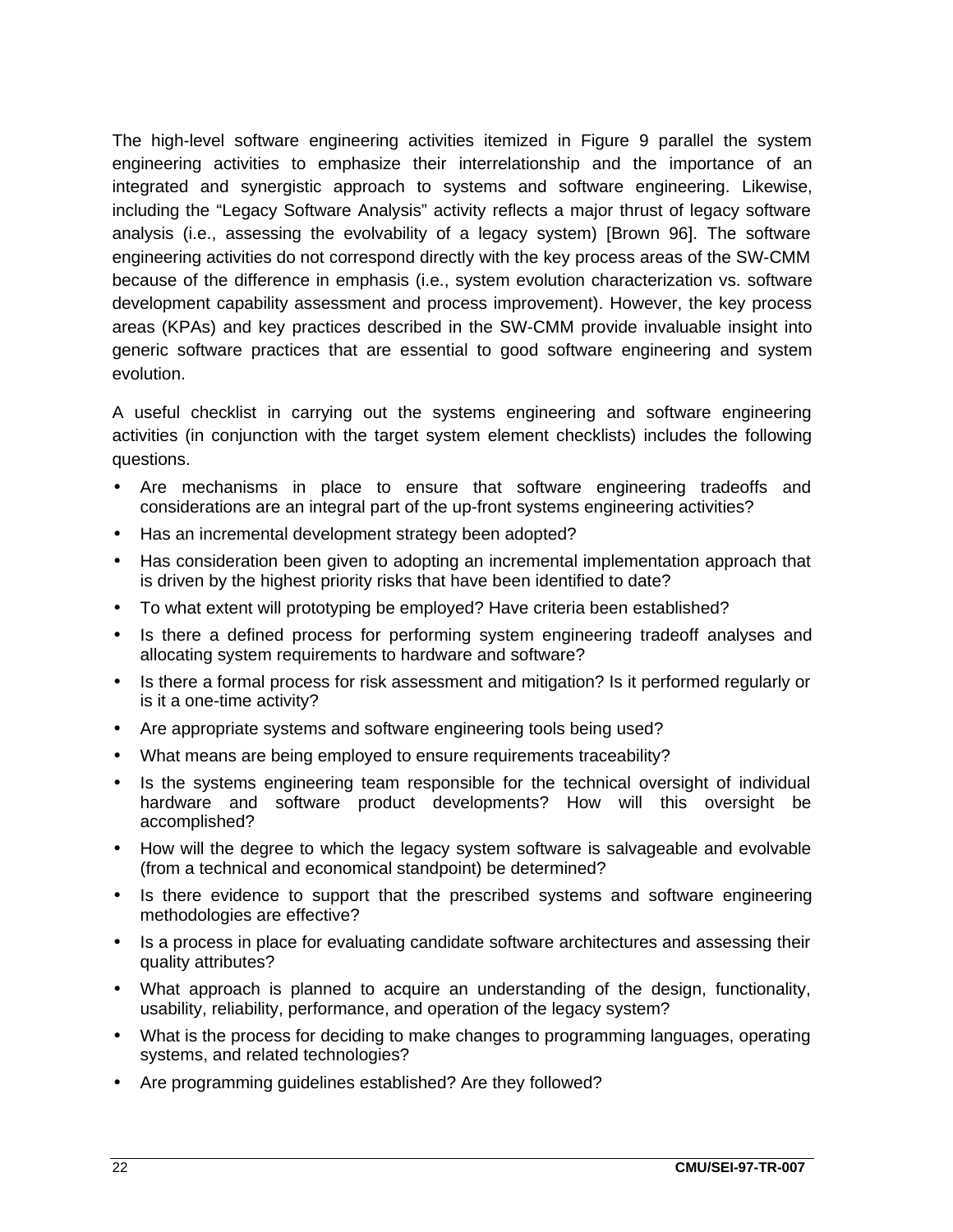- Is there a change-management strategy for accommodating ongoing software changes to the legacy system that occur during the development of the target system?
- Are the transition issues associated with operationally deploying the system being addressed?
- Is there a strategy in place for achieving upward software compatibility?
- How will changes to software interfaces with external systems be coordinated?
- Are programs needed for converting existing data files and databases? Will they automatically make the conversion or will user intervention be required?
- Are the training needs of the systems engineers and software engineers identified?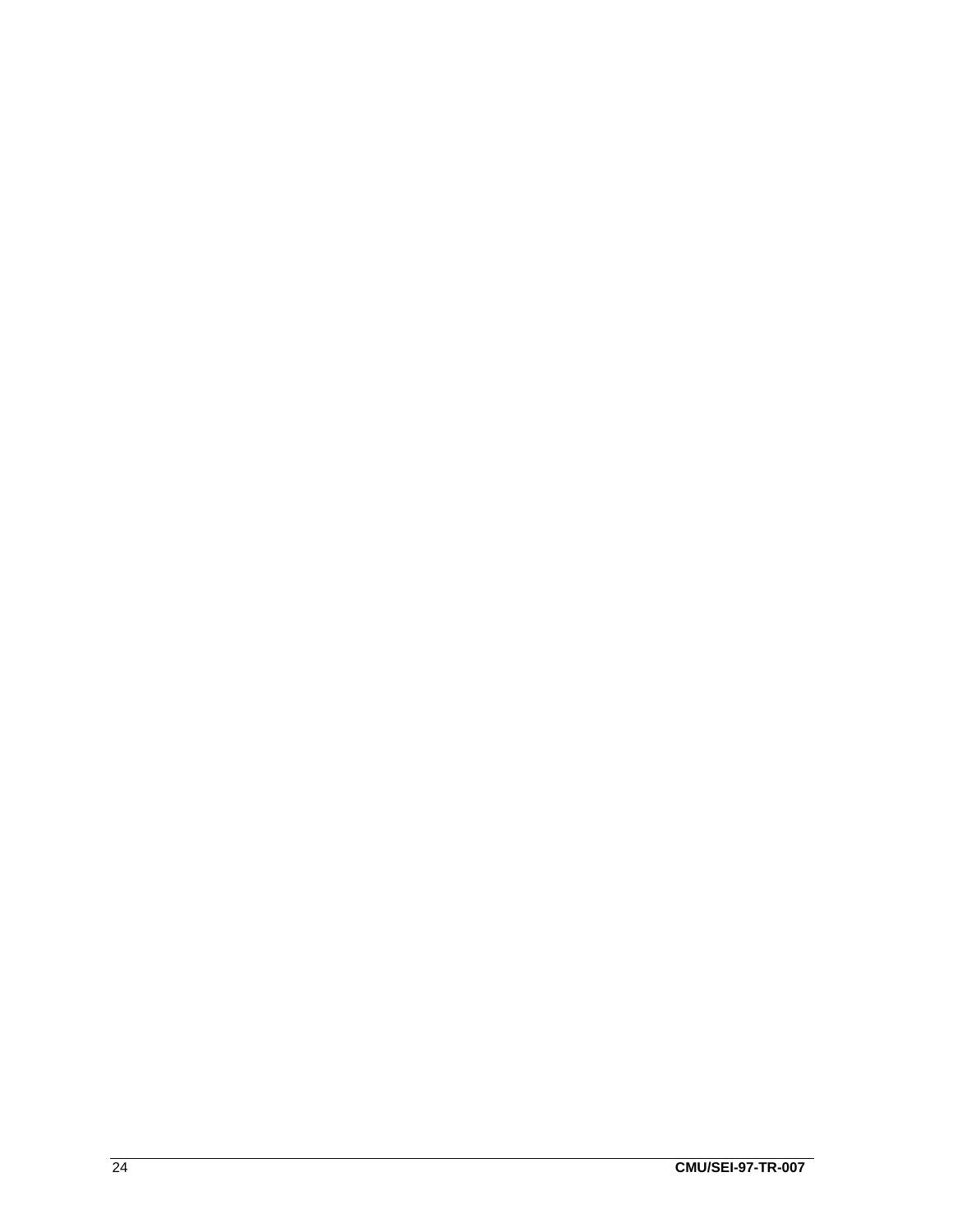# **6. Technologies**

The next element of the framework covers the technologies being considered for the proposed (target) system. Evolutionary changes are frequently driven by promising new technologies that will accommodate the following:

- meeting new mission and business processing needs
- overcoming technical obsolescence
- countering increased maintenance costs

New technologies may have a significant impact on how software and systems engineering is performed. One example of a technology with the potential to profoundly change the ways in which software systems evolve over time is wrapping (i.e., encapsulation) and other distributed object technologies [Weiderman 97].

Example technologies that may be relevant to the proposed system include the following:

- object-oriented design
- product line architectures
- Common Object Request Broker Architecture (CORBA)
- fault-tolerant computing
- Rule-Based Intrusion Detection (RBID)
- Java programming language

New technologies may also apply to the legacy system support environments to aid engineers in analyzing and testing the legacy system. This testing helps engineers to better understand the system's capabilities (and quality features) and assess the impact of the proposed changes. Example technologies that may be relevant include the following:

- domain engineering
- Software Architecture Analysis Method (SAAM)
- code analyzers and visualization tools
- performance and impact analysis tools
- object-oriented analysis
- transformation tools

Insight into other candidate technologies can be obtained from a recently published Software Technology Reference Guide [CMU/SEI-97-HB-001]. This guide identifies a spectrum of technologies that could be relevant to system evolution. The guide addresses technology in its broadest sense and includes information on approximately 60 software technologies.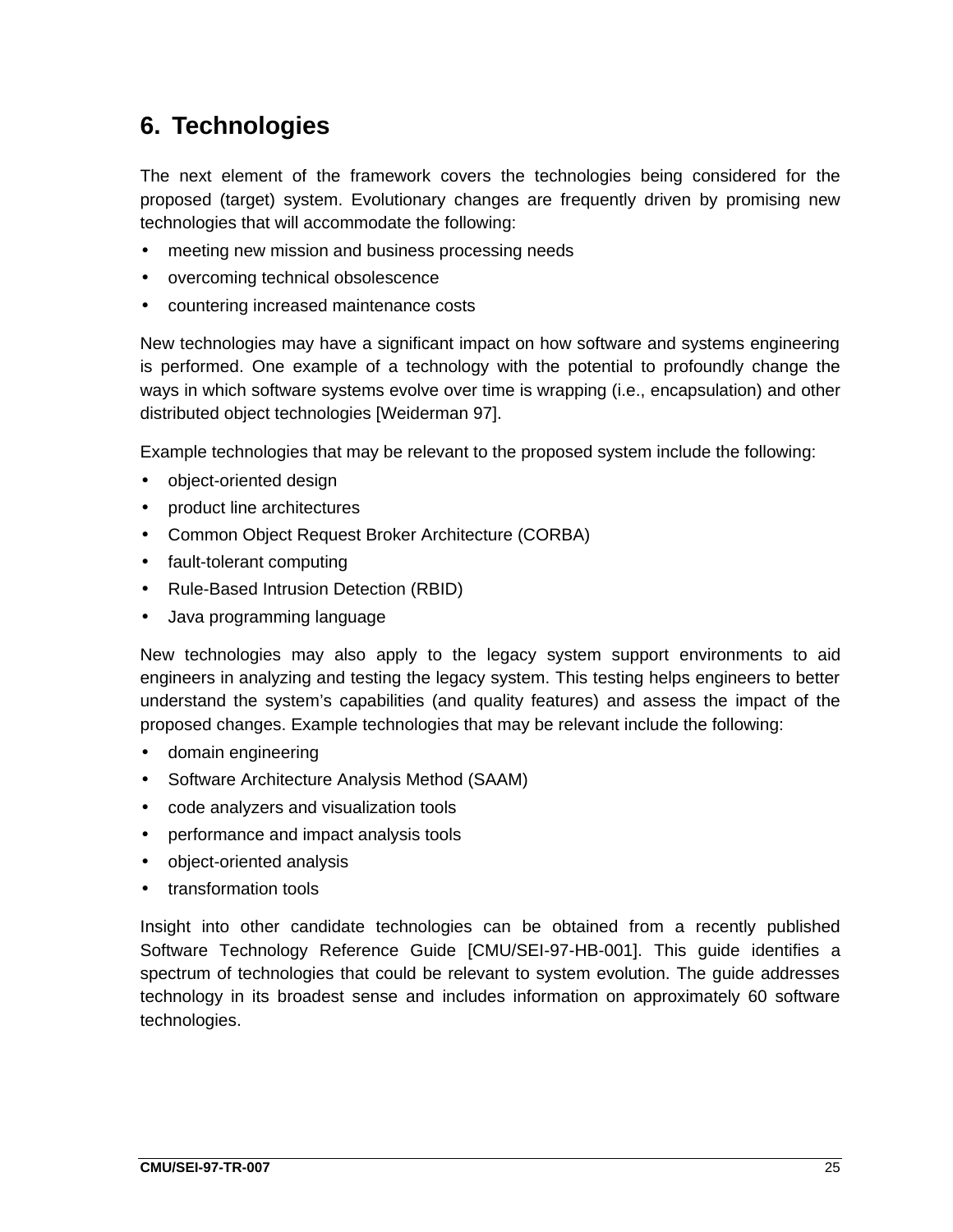A checklist for screening new technologies for potential project application might include the following issues:

- Does the technology have the potential to make a significant contribution to the enterprise goals and objectives? Can it provide a competitive advantage?
- Is the technology a prerequisite for the system evolution effort?
- Is the technology sufficiently mature and stable?
- What tangible benefits can the technology provide? Is it required for system compatibility? Is it a prerequisite for adopting other technologies?
- Have pilot efforts or case studies confirmed the suitability of the technology for the specific application domain?
- Have the benefits of adopting the candidate technology been quantified?
- What is the potential impact of not adopting the technology?

Once a particular technology has been determined to be generally suitable, a checklist covering the technology selection process should include answers to the following questions:

- Is the cost, schedule, and impact of applying the new technology acceptable?
- Is adequate training available? Are key members of the project team already well versed in the technology? Can they act as mentors to other team members?
- Have the pros and cons of alternative technologies been weighed carefully (preferably using a formal risk assessment process)?
- Has the impact of the new technology on existing customers and users been analyzed? Do the customers and users have any strenuous objections? Or unheeded cautions?
- Is management aware of the technology adoption plans? Are these plans consistent with the organization's strategic plan? Are there any reservations or cautions?
- Is a suitable measurement program being adopted to quantify and evaluate the actual benefit of applying the technology?
- Is there a contingency plan in the event that any unforeseen technology "show-stoppers" arise?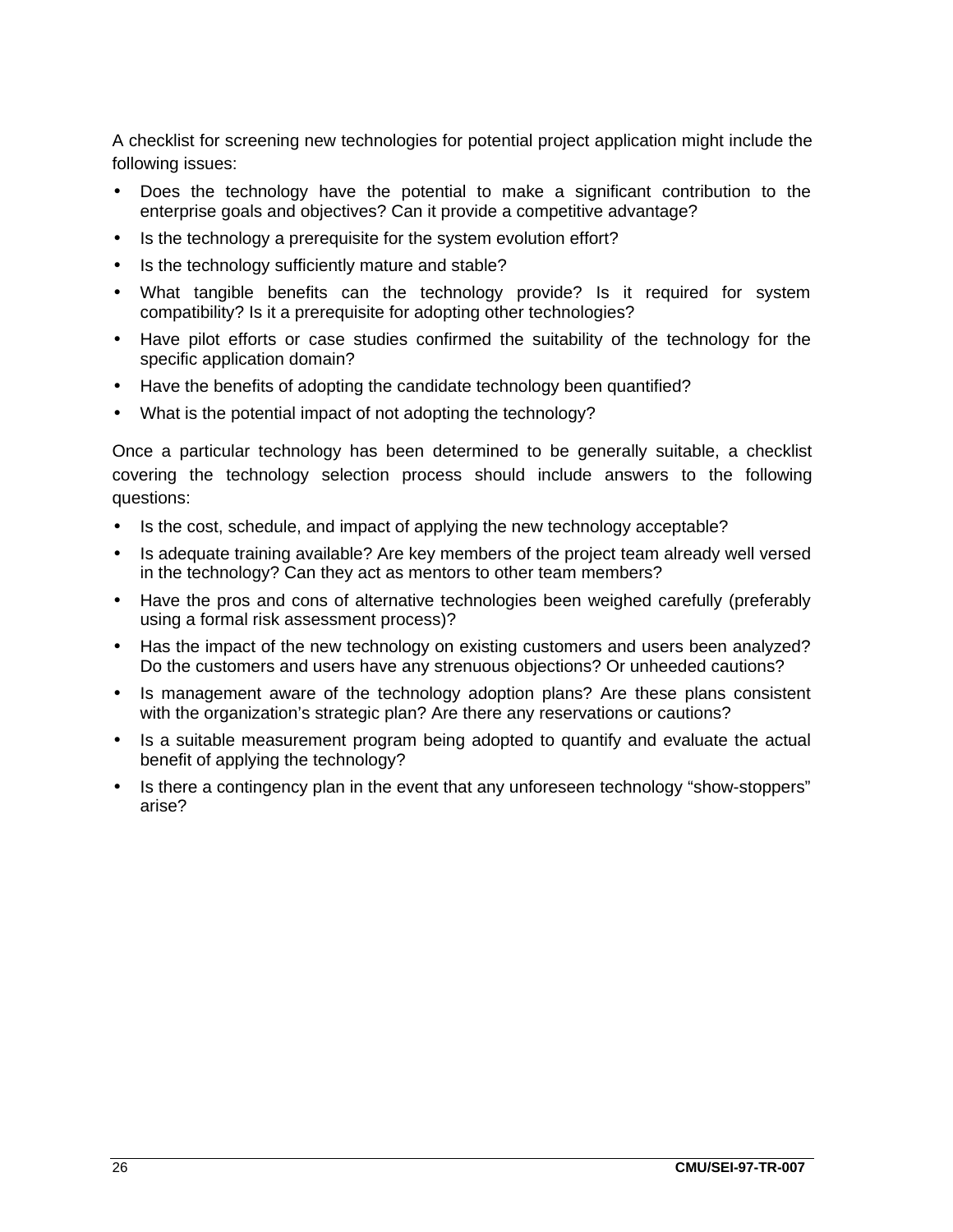# **7. Target System**

The final element of the enterprise framework is the target system (shown in Figure 10). The target system consists of the target core system, the target operational environment, and the target support environments. Since the legacy and target systems represent a "before" and "after" picture of the reengineered system, the elements of the target system closely mirror those of the legacy system.

The Concept of Operations shown in Figure 10 is a high-level requirements document that describes the capabilities and operation of the proposed target system in user terms. This document enables the up-front "buy-in" of customers and users. Organizational management can also use a Concept of Operations to verify that the proposed system is consistent with the goals and objectives of the enterprise.

![](_page_36_Figure_3.jpeg)

**Figure 10: Target System Element**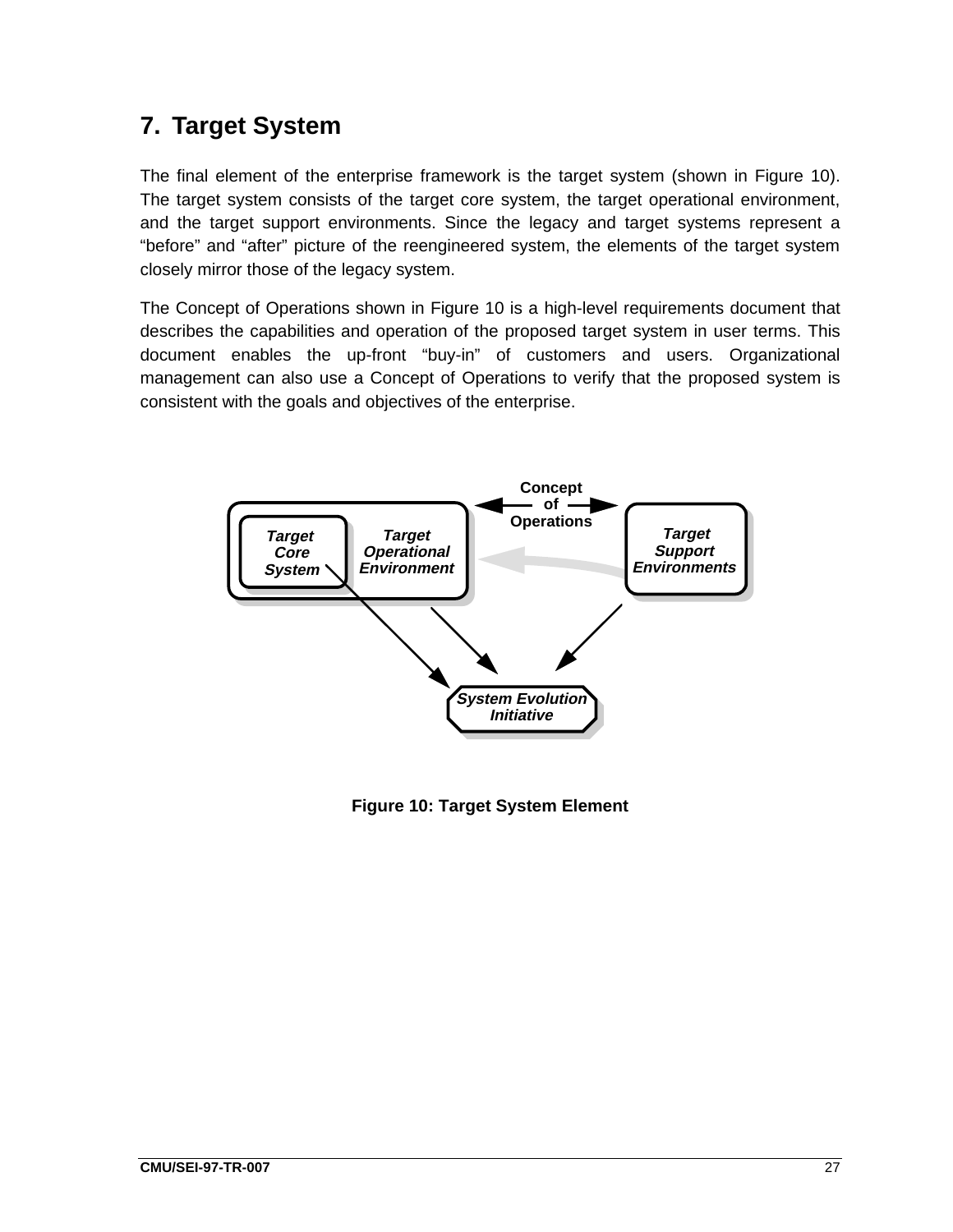### **7.1 Target Core System**

The target system reflects the desired system state. Some of the salient characteristics of the target core system, operational environment, and support environments are identified in Figure 11.

![](_page_37_Figure_2.jpeg)

**Figure 11: Characteristics of Target System Element**

Decisions about the target system involve tradeoffs that represent a compromise between the desired state, what is known about the legacy system, and the available resources. A checklist of issues to consider when making these decisions includes the following:

- Is there a prescribed means for eliciting and validating the target system requirements? Has it been used before? Is there evidence of its effectiveness?
- Is there a Concept of Operations to describe the proposed target system?
- Have operational scenarios been developed to describe how the proposed system will operate?
- Have the Concept of Operations and operational scenarios been validated with customers, users, and key systems personnel?
- Is the difference between the current "virtual requirements" of the legacy system and the new target system requirements well understood?
- Are there standards with which the target system must comply?
- What ground rules have been established for the use of COTS software?
- How robust is the current legacy system architecture? Is it practical to evolve this architecture to meet the target system requirements?
- Should the system be rehosted on a new platform or operating system? Is the use of a new programming language justified?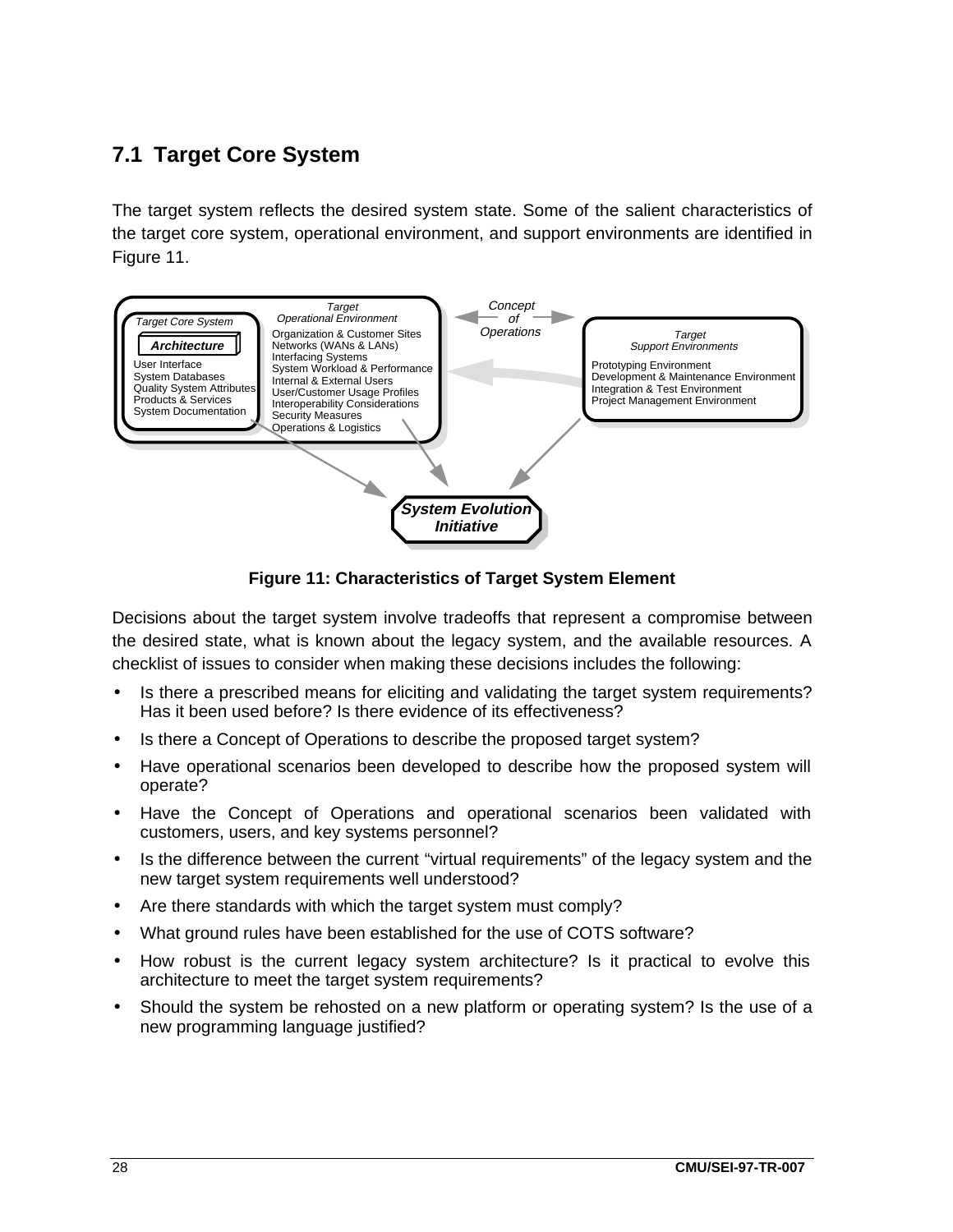- What process is used to determine the target system architecture requirements?
- What are the desired performance, availability, and security attributes?
- Can the target system be evolved incrementally over a period of time? Or is a major reengineering effort required to bring about the desired changes?

### **7.2 Target Operational Environment**

The target operational environment includes (1) the global and local networks the target system will be part of and (2) the interfacing systems and subsystems at customer and organizational sites. Characteristics of the operational environment include the number and types of users (internal and external), their usage of the system's products and services, the projected system workload and performance, and any formal agreements or contractual commitments that may apply.

If the target system uses totally new computing resources or requires significant changes on the part of the user, the target system may not replace the legacy system quickly. Deploying the reengineered system may then constitute a formidable systems integration problem.

A checklist of issues to consider includes the following:

- What changes are required in the operational environment to accommodate the new target system requirements?
- What is the projected impact of the proposed changes on current business operations? How will these affect the customer and the organization?
- Do the customer and user requirements include explicit changes to the operational environment? How do these changes affect the target system (hardware and software)?
- What is the projected impact of the proposed changes on performance and availability?
- What differences are there between the existing legacy system environment and the proposed target environment? Are there incompatibilities that will need to be resolved?
- Will support for some of the existing products and services be dropped? What customers and users will be affected?
- Which external interfaces need to be modified? How will these modifications be coordinated with external systems and users?
- What testing is needed to assure interoperability?
- What is the plan for "roll out" and "cut-over" to the new system?
- What parts of the target and legacy systems need to coexist during operational transition?
- In the event of a crisis, to what degree can support be rolled back to the legacy operational environment?
- Will the new target environment impose new operating procedures?
- Will operators or system administrators require training on the new operating environment?
- Have training needs been identified for customers and users of the system?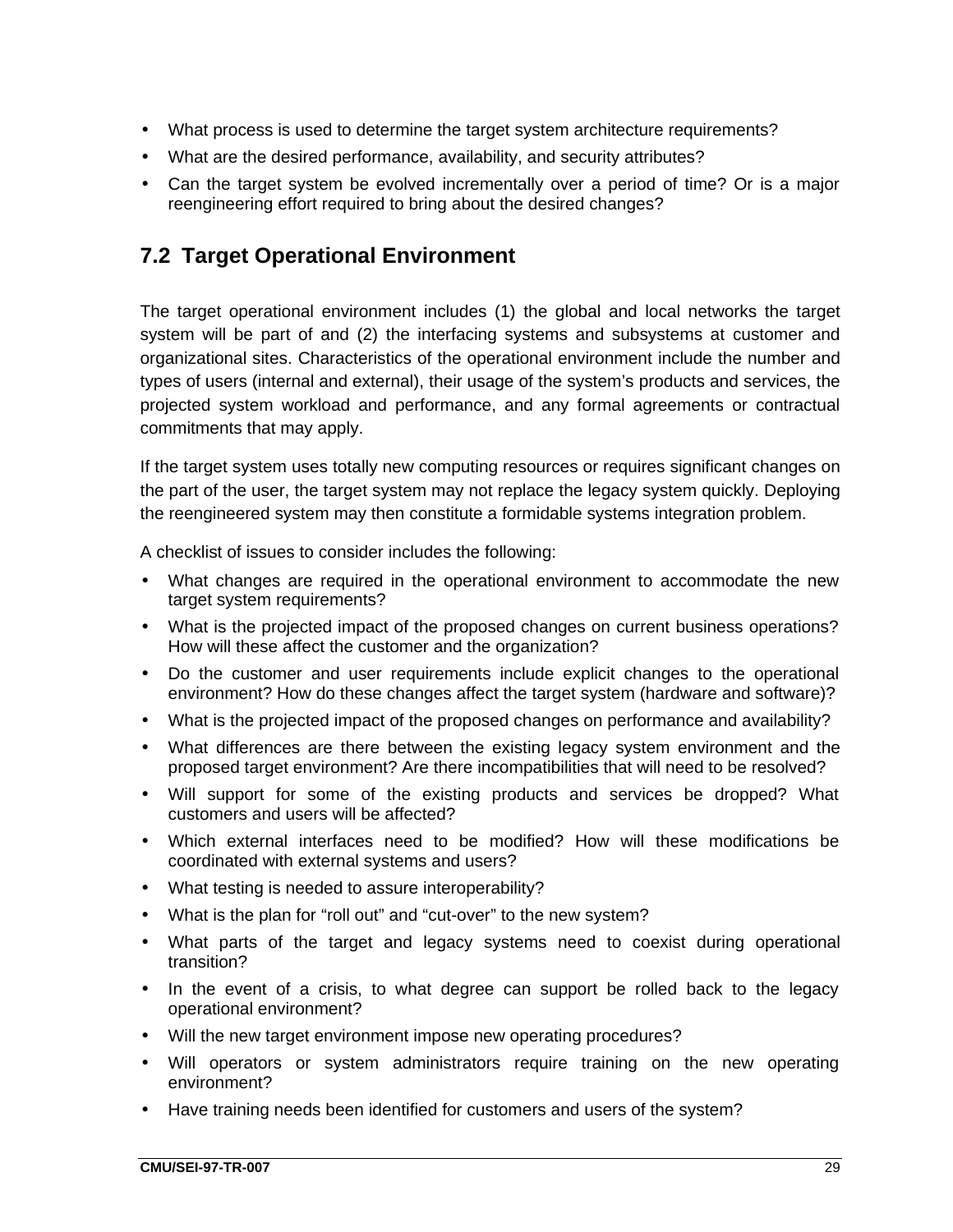### **7.3 Target Support Environments**

The target support environments provide the project team with the facilities and tools (and associated methods and procedures) to carry out their respective project management, systems engineering, and software engineering responsibilities. This support includes performing such technical activities as prototyping, developing, integrating, testing, and documenting the target system and its software. Useful in supporting project management would be tools for generating activity network diagrams for WBS tasks, estimating software size and cost, creating project schedules, collecting progress measures, and generating reports**.** Depending on the scope and magnitude of the desired system changes, the target support environment may be just an evolutionary outgrowth of the legacy support environment, or it may be radically different and require a totally new development (and procurement) effort. Be aware of the degree of variance and understand the ramifications.

The checklist in Section 3.3 on legacy support environments also pertains to target support environments. In addition, issues of compatibility, upgrading, and integration between the legacy and target environments must be addressed.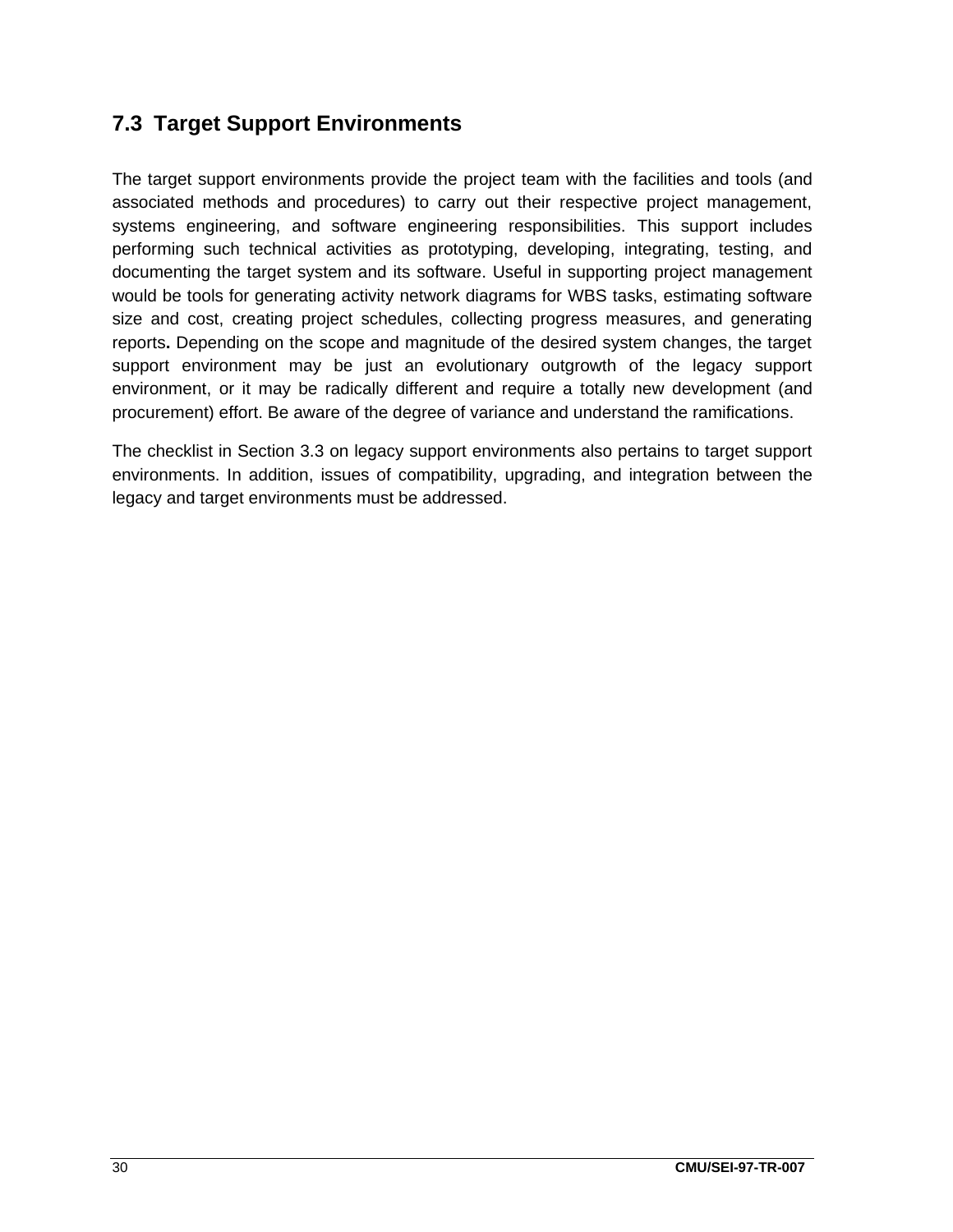# **8. Using the Enterprise Framework to Unify System Evolution**

Figure 12 is a composite all of the framework elements and depicts the intricacies and complexities a manager may contend with in evolving software-intensive systems. This evolution extends from concept development through deployment and affects everyday operation and maintenance. This expanded view includes a characterization of the legacy and target system elements and a representative set of activities, key processes, and work products that characterize an enterprise-wide approach. Figure 12 illustrates the need for a disciplined approach to system evolution to ensure that the many diverse activities, processes, and work products are suitably coordinated and integrated into a cohesive plan of action.

While the actual set of activities, processes, work products, and other relevant factors may vary substantially from organization to organization and project to project, the *crucial* enterprise-level questions for any system evolution project are the following:

- Is an enterprise-wide business and technical strategy in place? Has it been communicated to all affected parties?
- Are roles and responsibilities clearly defined?
- Are the enterprise-wide activities, processes, and work products identifiable? Are they adequately described and understood? Do they reflect a unified approach consistent with the organization's life-cycle model?
- If one or more of the framework activities is not covered, what is the default condition? What impact will using the default condition have?
- Are a set of activities, processes, and work products comparable to those shown in Figure 12 being specified? Are they adequate?
- If some processes or work products are not being addressed, is it an oversight? Is it indicative of a problem? What are the risks?
- Has ownership and accountability for the activities, processes, and work products been clearly established?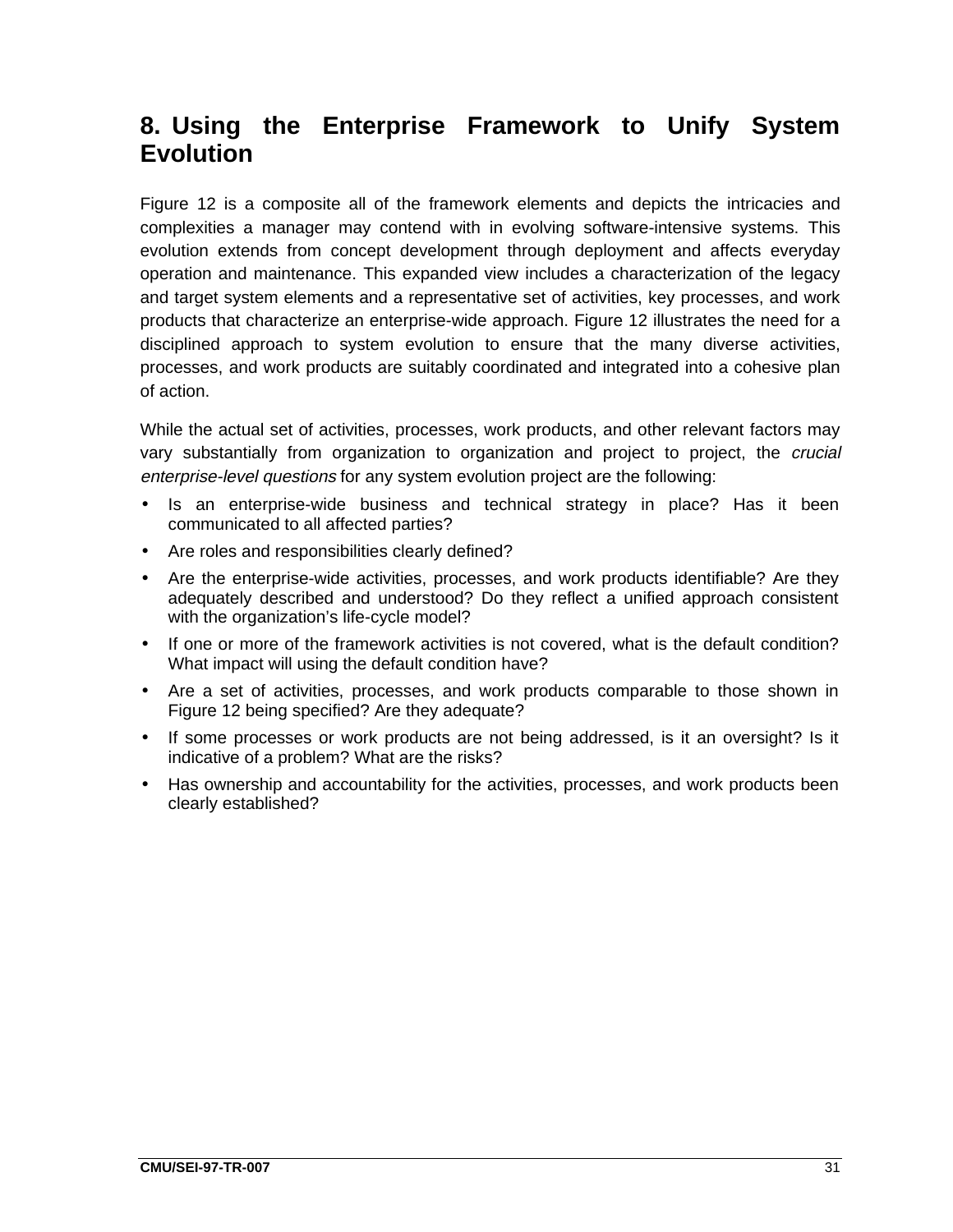In the absence of an "enterprise" type of approach to system evolution:

- How will global issues be resolved?
- How will priorities be determined?
- How will enterprise-wide coordination be ensured?
- How will work products from other ongoing (or planned) efforts be leveraged?
- How will progress and quality be assessed?
- How will lessons learned be captured and communicated?
- How will practices be improved?

By drawing out these important enterprise issues early in the planning cycle, an organization can use the framework and its checklists to guide the development of an integrated set of management and technical practices for a spectrum of system evolution activities.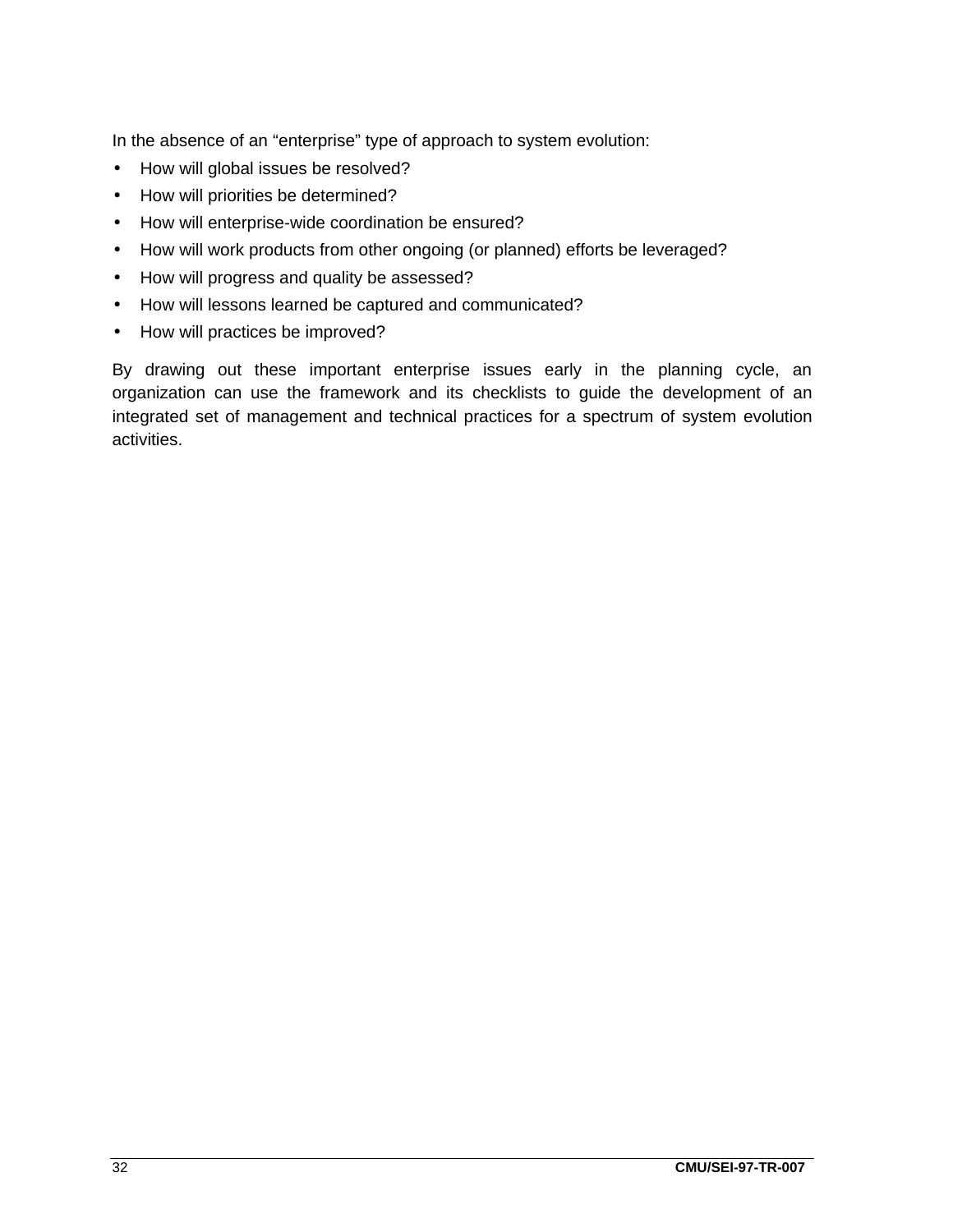![](_page_42_Figure_0.jpeg)

**Figure 12: An Expanded View of the Framework Elements**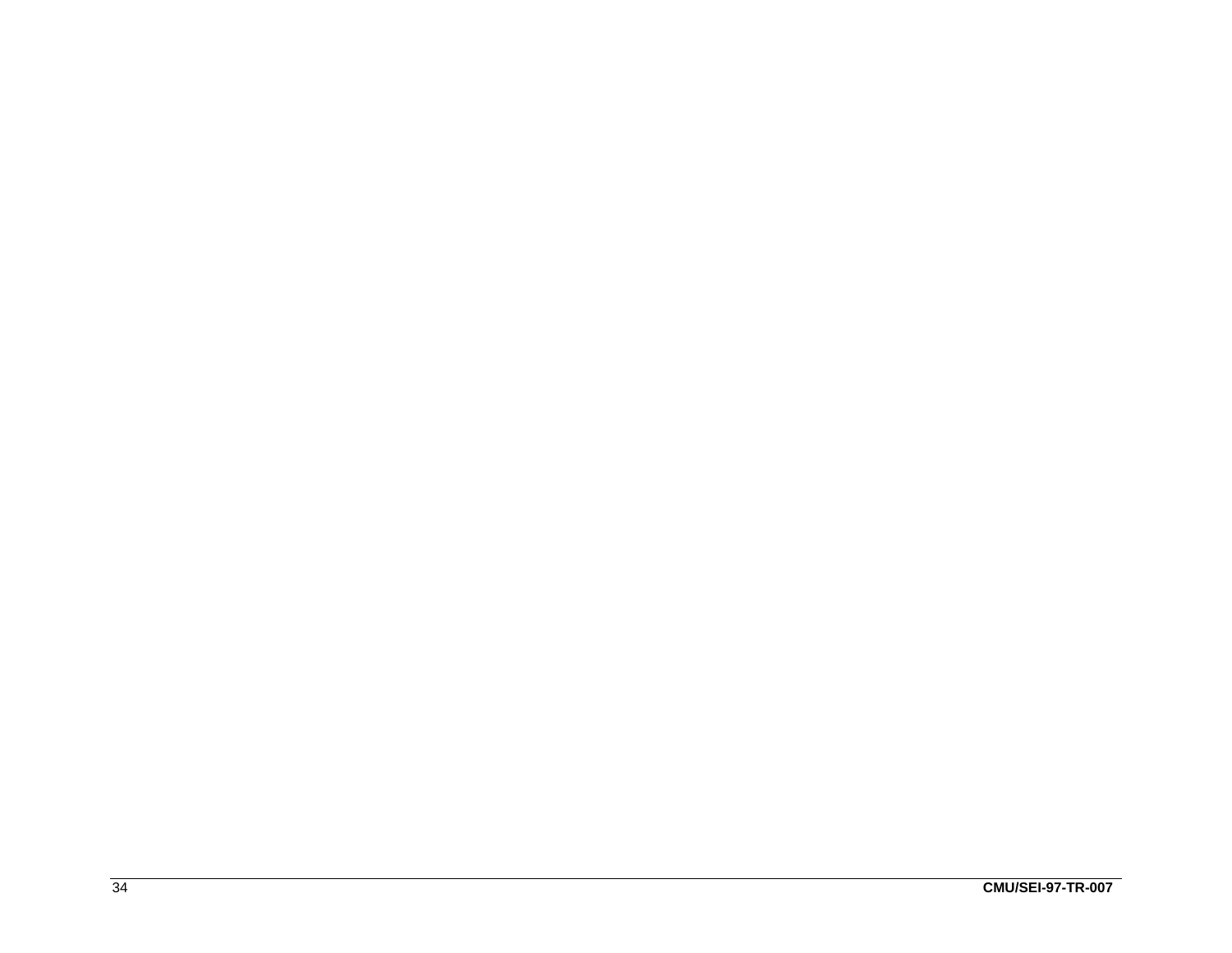# **9. How to Use the Framework**

Currently we are using the framework for the following types of activities:

- characterizing the problem and solution spaces for system evolution initiatives
- providing guidance to organizations on their strategic and tactical plans for reengineering legacy systems
- identifying technology concerns and potential problems along an organization's projected evolutionary path
- reviewing plans, prioritizing technical and programmatic issues, and recommending improvements to system evolution processes and work products

The general approach we are following in using the framework as a guide to assist us in reengineering planning and evaluation is illustrated in Figure 13.

![](_page_44_Figure_7.jpeg)

**Figure 13: An Approach for Using the Enterprise Framework**

There are two major parts to the approach: the baseline phase and the evolution phase. The baseline phase focuses on the organization, project, and legacy system. The evolution phase focuses on the target system, systems and software engineering, and technologies used to produce the target system. In other words, the first phase focuses on the problem space, and the second phase focuses on the solution space. An overview of these phases is provided in the following sections.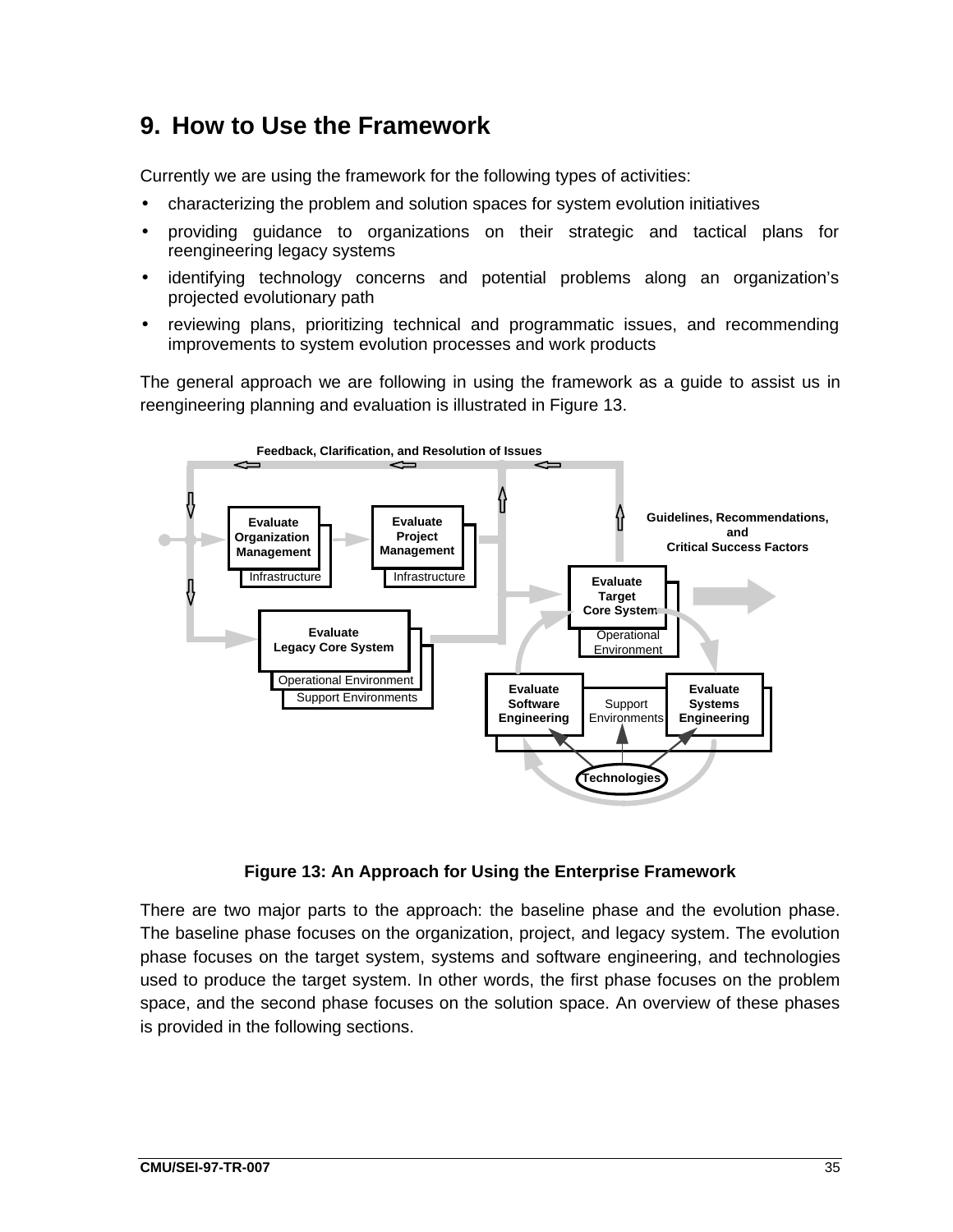### **9.1 Baseline Phase**

The first step is to analyze the organization and the project. This includes understanding the motivation and rationale for changing the system and reviewing the global enterprise-level questions identified in Section 8. These analyses can be conducted using the checklists provided for each of these framework elements.

In parallel with the organizational and project analyses, a technical assessment of the legacy system is performed to obtain an understanding of its "current" state. This assessment provides the system baseline necessary to understand the proposed solution approach and the implications of moving to the desired target state. This phase is challenging because of the usual problems of understanding legacy systems. These systems have typically undergone a large number of poorly documented changes through the years. The legacy system checklist is used to surface relevant aspects of the current state.

Several iterations through the cycle, as illustrated by the "feedback loop" in Figure 13, may be necessary to obtain a sufficient understanding. The feedback loop enables the clarification of issues and development of closure on key findings as early as possible. The baseline phase lays the groundwork for conducting the evolution phase.

### **9.2 Evolution Phase**

In the evolution phase, the focus switches from understanding the legacy system to understanding the desired characteristics of the target system, or the "future" state. Evaluating the target system includes considering the technical approach and systems and software engineering practices for evolving the system, the technologies being applied, and the evolution of the operational and support environments.

The target state should be defined in terms of a Concept of Operations, which includes proposed operational usage scenarios and a system specification, which describes the system configuration, desired system features and capabilities, functionality, performance, and other quality features. Also, the target system needs to be understood in terms of the changes that will be required to the current system and the architecture that will support those changes.

The other aspect of this phase includes understanding the proposed technologies and how they are integrated into the systems and software engineering approach. The systems and software engineering activities are key to evaluating and applying new technologies. Technologies introduced in other ways, such as management edict, are symptomatic of an undisciplined and ad hoc approach.

During the evolution phase, the checklists for the target system, software engineering, systems engineering, and technologies elements of the framework are used as a guide.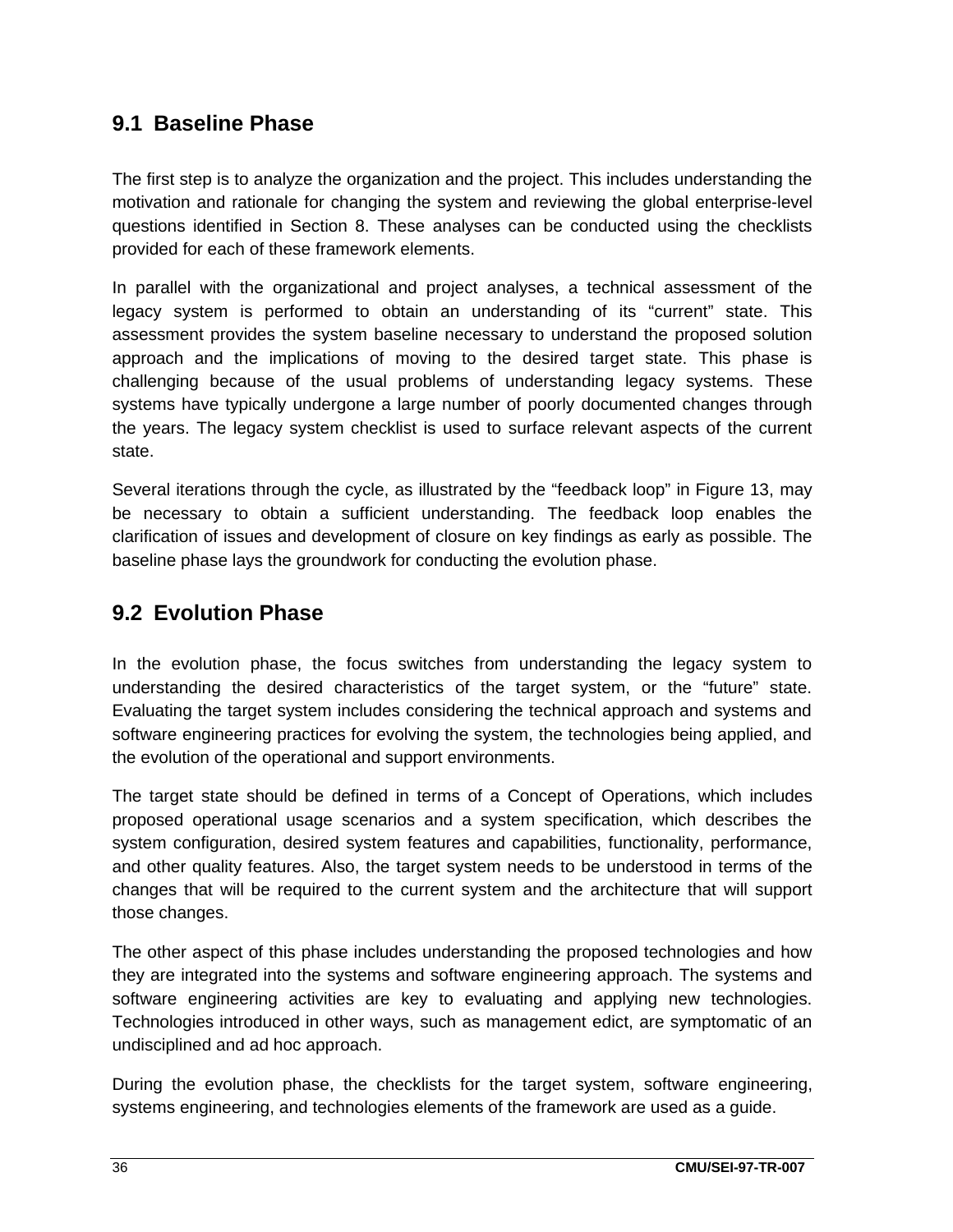# **10. Conclusion**

System evolution (and in particular, the reengineering of large systems) is a non-trivial undertaking. One of the major challenges of reengineering is to ensure that the introduction of new capabilities does not adversely affect the current systems operation. This may impose significant constraints on the approach to reengineering a system. The enterprise framework helps to meet these challenges by identifying the contributing factors to consider in software evolution. A manager can use the framework as a guide for identifying the enterprise-wide elements that are critical to success.

In the Introduction, we raised a number of representative questions that managers ask and for which they want "hard answers." While explicit answers to these questions are clearly dependent on the nature of the system being evolved and the particular enterprise (i.e., its culture, organizational structure, and goals and objectives), the framework can provide tangible guidance to assist a manager in developing effective solutions. It does this by providing

- a global frame of reference for answering the question (i.e., an enterprise-wide context)
- insight into contributing factors (i.e., the framework elements)
- insight into related activities, processes, and work products
- a set of checklists for probing the relevant management and technical issues

For example, one of the questions that is raised in the Introduction is "What are the critical success factors of system evolution?" In answer to this question, the management and technical issues (identified in the checklists) that a manager determines are not being addressed (in the migration strategy or project plans) constitute an initial set of critical success factors. A more definitive set of critical success factors will be generated when a manager takes action on the following issues that are raised in the checklists:

- Are there subsidiary plans covering risk management, configuration management, quality assurance, and software development? Have the plans been suitably coordinated?
- Is there a formal process for risk assessment and mitigation? Is it performed regularly or is it a one-time activity?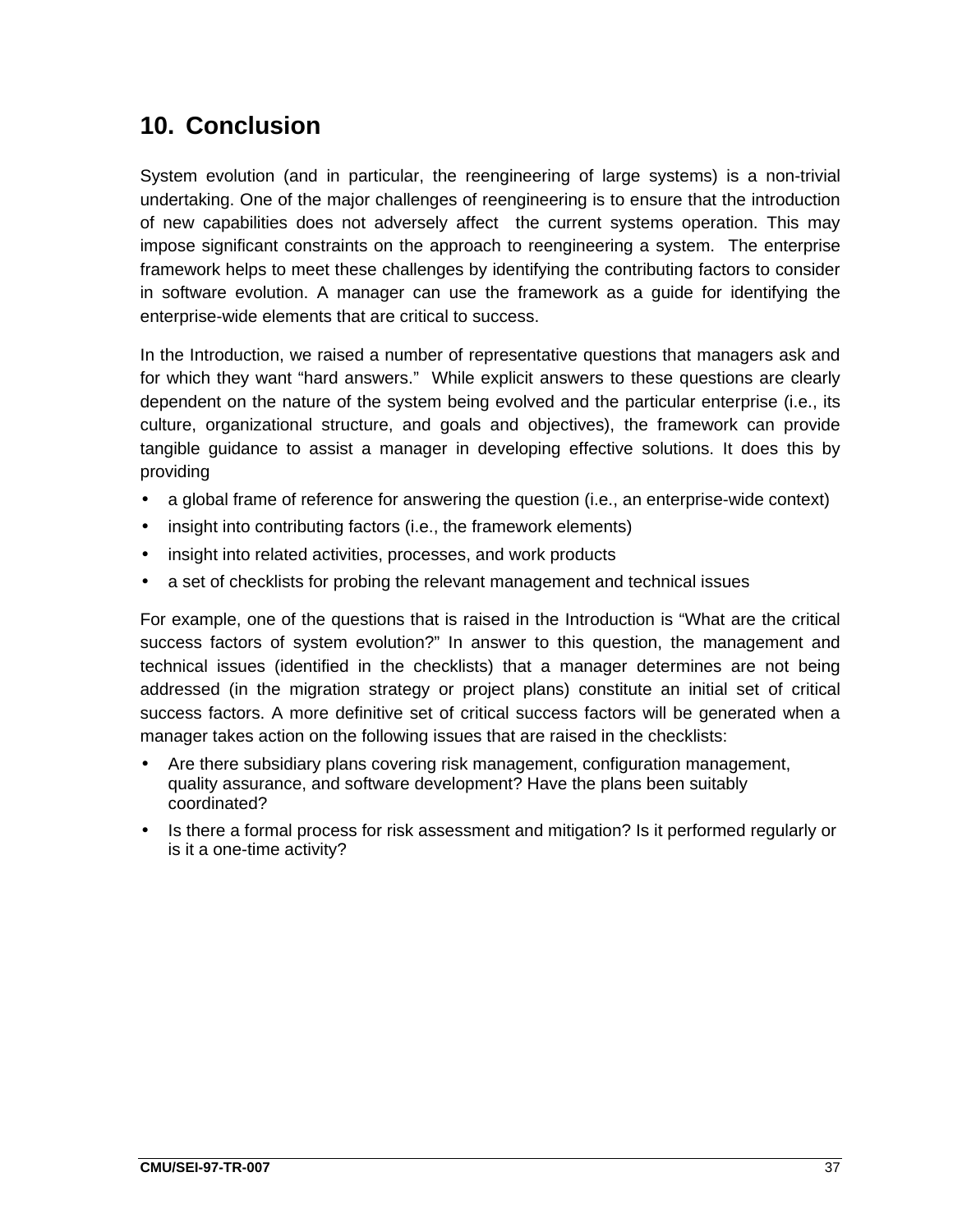Another, more difficult, question is "How do we evolve the system without adversely affecting operations?" While there is no explicit answer to exactly how it should be done, the checklists cover these transition issues and allude to possible approaches as shown by the following checklist items:

- Are the transition issues associated with operationally deploying the system being addressed?
- Are all of the legacy system products and services on which the users depend identified?
- Has consideration been given to adopting an incremental implementation approach that is driven by the highest priority risks that have been identified to date?
- Is there a change management strategy for accommodating ongoing software changes to the legacy system that occur during the development of the target system?
- Is there a strategy in place for achieving upward software compatibility?
- How will changes to software interfaces with external systems be coordinated?
- Are all of the external artifacts, system files, and procedures on which the users depend identified?
- What is the plan for "roll out" and "cut-over" to the new system?
- Are programs needed for converting existing data files and databases? Will they automatically make the conversion or will user intervention be required?
- Have the training needs been identified for customers and users of the system?
- Will the operation of the legacy system be sustained to allow adequate time for users to obtain training and fully make the transition to the proposed system?
- In the event of a crisis, to what degree can support be rolled back to the legacy operational environment?

The other three questions that are raised in the Introduction are similarly covered by considering the management and technical issues raised in the checklists.

Developing and fully validating effective management and technical practices for software evolution is a long-range undertaking. While it is not realistic for an organization to think it can develop a "one-size-fits-all" set of practices, it is reasonable to expect that an organization can reach a state where the practices they adapt and use achieve predictable and repeatable results. The enterprise framework represents a starting point for assessing the need for developing a synergistic set of management and technical practices and achieving a disciplined approach to system evolution.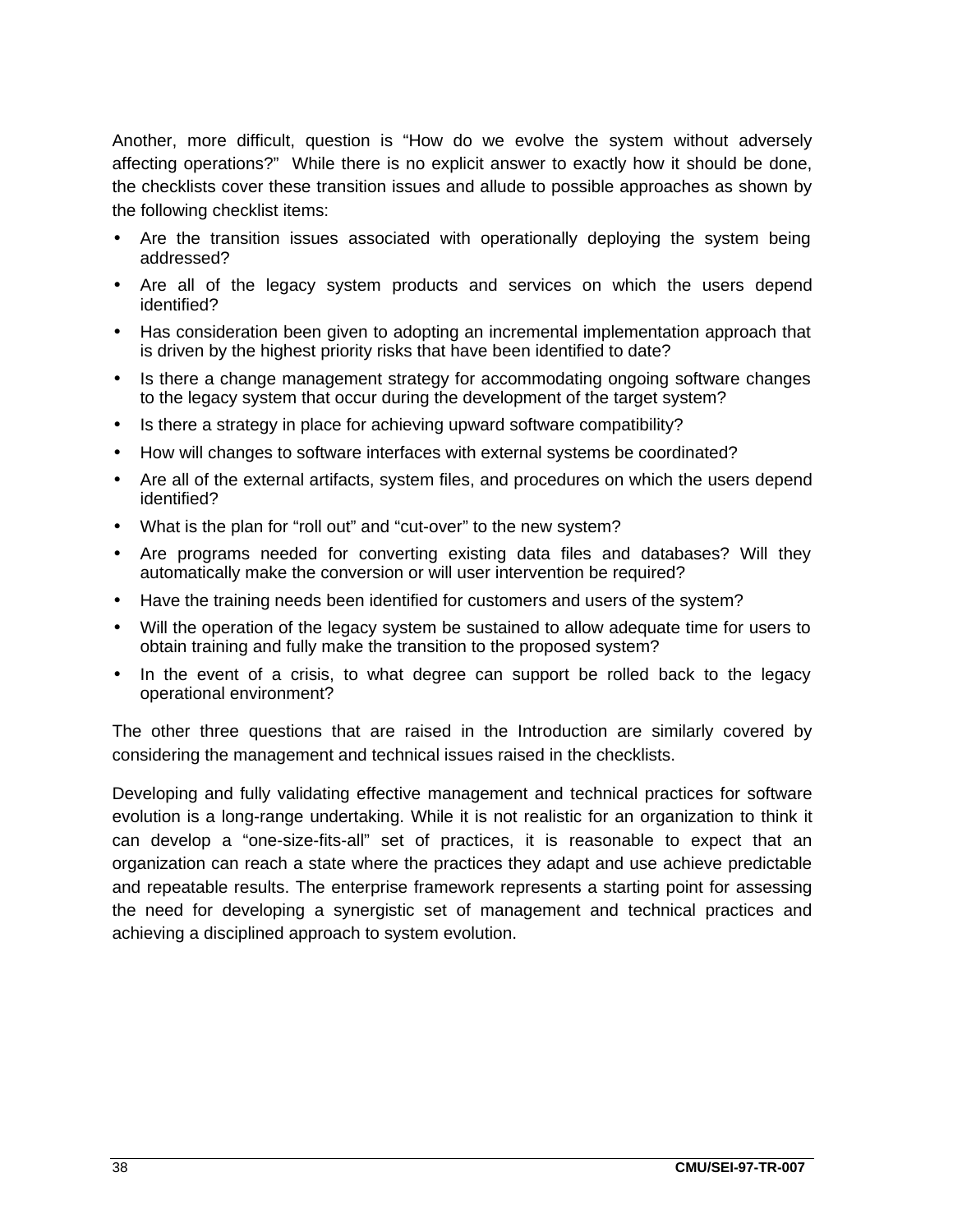# **References**

- **[Brown 96]** Brown, Alan; Morris, Ed; & Tilley, Scott. Assessing the Evolvability of a Legacy System [online]. Available WWW: <URL: http://www.sei.cmu.edu/technology/reengineering/pubs/whitepapers/BrMT96> (1996).
- **[Foreman 97]** Foreman, J.; Gross, J.; Rosenstein, R.; Fisher, D.; Brune, K. et al. C4 Software Technology Reference Guide - A Prototype. (CMU/SEI-97- HB-001, ADA320732). Pittsburgh, Pa.: Software Engineering Institute, Carnegie Mellon University, 1997.
- **[Jensen 83]** Jensen, Michael C. "Organization Theory and Methodology." The Accounting Review LVIII, 2 (April 1983): 325-326.
- **[Paulk 93]** Paulk, Mark; Curtis, Bill; Chrissis, Mary Beth; & Weber, Charles. Capability Maturity Model for Software (Version 1.1) (CMU/SEI-93-TR-24, ADA263403). Pittsburgh, Pa.: Software Engineering Institute, Carnegie Mellon University, 1993.
- **[SECMM 95]** Systems Engineering Capability Maturity Model Project. A Systems Engineering Capability Maturity Model, Version 1.1, (CMU/SEI-95-MM-003, ADA303318). Pittsburgh, Pa.: Software Engineering Institute, Carnegie Mellon University, 1995.
- **[Smith 97]** Smith, Dennis B.; Muller, Huasi A.; & Tilley, Scott R. The Year 2000 Problem: Issues and Implications (CMU/SEI-97-TR-002, ADA325361). Pittsburgh, Pa.: Software Engineering Institute, Carnegie Mellon University, 1997.
- **[Weiderman 97]** Weiderman, Nelson; Northrop, Linda; Smith, Dennis; Tilley, Scott; & Wallnau, Kurt. Implications of Distributed Object Technology for Reengineering (CMU/SEI-97-TR-005, ADA326945). Pittsburgh, Pa.: Software Engineering Institute, Carnegie Mellon University, 1997.